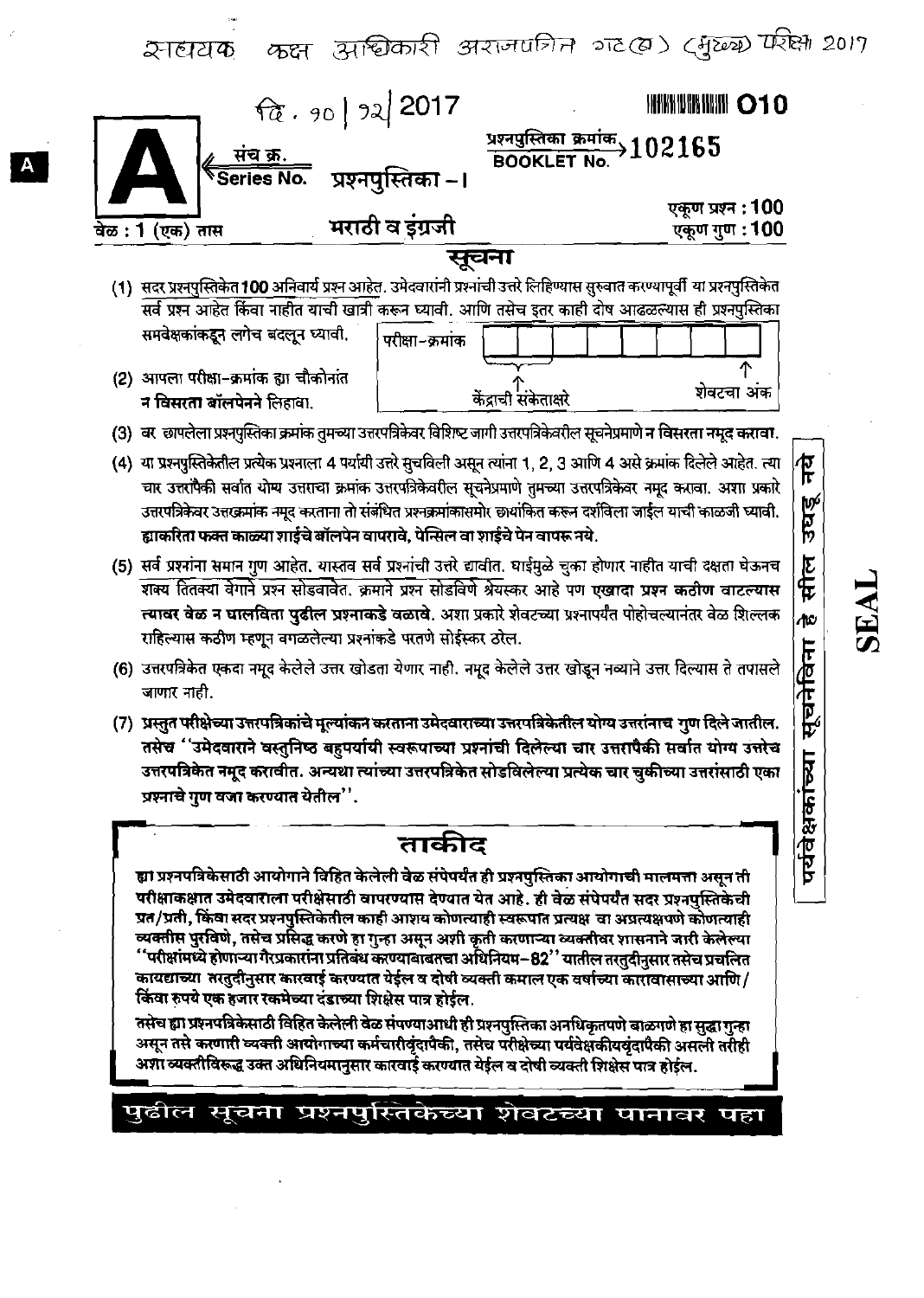$\hat{\mathcal{A}}$ 

 $\label{eq:2.1} \frac{1}{\sqrt{2\pi}}\int_{\mathbb{R}^3}\left|\frac{d\mathbf{x}}{d\mathbf{x}}\right|^2\,d\mathbf{x}^2\,d\mathbf{x}^2\,d\mathbf{x}^2\,d\mathbf{x}^2\,d\mathbf{x}^2\,d\mathbf{x}^2\,d\mathbf{x}^2\,d\mathbf{x}^2\,d\mathbf{x}^2\,d\mathbf{x}^2\,d\mathbf{x}^2\,d\mathbf{x}^2\,d\mathbf{x}^2\,d\mathbf{x}^2\,d\mathbf{x}^2\,d\mathbf{x}^2\,d\mathbf$ 

 $\bar{\mathcal{A}}$ 

 $\bar{z}$ 

 $\overline{\mathbf{2}}$ 

 $\ddot{\phantom{a}}$ 

 $\boldsymbol{\mathsf{A}}$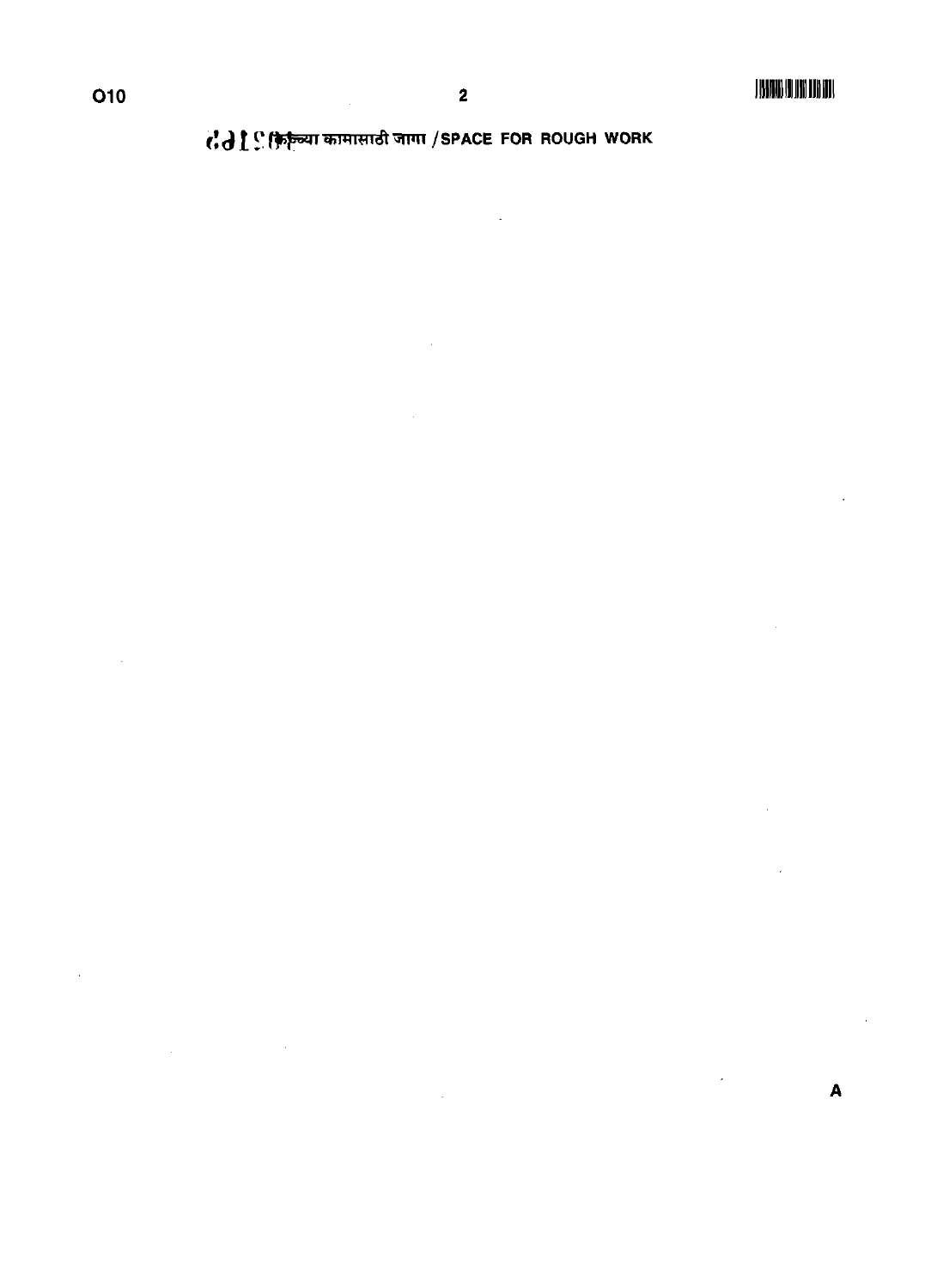| 1. विधाने वाचा.                                                             |                                                                   |
|-----------------------------------------------------------------------------|-------------------------------------------------------------------|
| a. द्, ध्, ही कठोर व्यंजने आहेत                                             |                                                                   |
| b. ज् , झ् , ही मृदू व्यंजने आहेत                                           |                                                                   |
| c. ग् , ह, ही अनुनासिके आहेत                                                |                                                                   |
|                                                                             | (1) a व b चूक (2) फक्त a चूक (3) फक्त b बरोबर (4) a आणि c बरोबर   |
|                                                                             |                                                                   |
| 2. 'गैर' हा कोणता भाषेतील उपसर्ग नाही ?                                     |                                                                   |
| a. संस्कृत उपसर्ग                                                           |                                                                   |
| b. अरबी उपसर्ग                                                              |                                                                   |
| c. मराठी उपसर्ग                                                             |                                                                   |
| d. पारशी उपसर्ग                                                             |                                                                   |
| (1) a, b, c बरोबर d चूक                                                     | (2) a, c, d बरोबर b चूक                                           |
| (3) b, c, d बरोबर a चूक                                                     | (4) फक्त b बरोबर बाकी सर्व चूक                                    |
|                                                                             |                                                                   |
| 3. पुढीलपैकी कोणता प्रकार कृदन्ताचा नाही ?                                  |                                                                   |
| (1) णे−कृदन्त             (2) ऊ−कृदन्त                                      | (3) ला-कृदन्त (4) क-कृदन्त                                        |
|                                                                             |                                                                   |
| 4. पुढील विधाने वाचा.                                                       |                                                                   |
| a.  उपसर्ग अव्ययरूप असतात ते मूळ शब्दांचा अर्थ फिरवतात.                     |                                                                   |
| b. उपसर्गांचा वापर वाक्यात स्वतंत्रपणे करता येतो.                           |                                                                   |
| c. धातूंना जोडल्या जाणाऱ्या प्रत्ययाला 'कृत्' म्हणतात.                      |                                                                   |
|                                                                             | (1) a व c बरोबर (2) फक्त a बरोबर (3) a व b बरोबर (4) फक्त c बरोबर |
|                                                                             |                                                                   |
| 5. खाली मराठी व्याकरणातील संधीचे काही प्रकार व त्यांची उदाहरणे दिलेली आहेत. |                                                                   |
| संधी                                                                        |                                                                   |
| a. सजातीय संधी                                                              | उदाहरण<br>।. सच्चिदानंद                                           |
| b. विसर्ग संधी                                                              | ॥. खिडकीत                                                         |
|                                                                             |                                                                   |
| c. व्यंजन संधी                                                              | ॥। सारासार                                                        |
| d. पूर्वरूप संधी                                                            | IV. शनैश्चर                                                       |
| þ<br>$\mathbf a$<br>$\mathbf d$<br>C                                        |                                                                   |
| (1)<br>$\mathbf{III}$<br>$\mathsf{IV}$<br>11                                |                                                                   |
| (2)<br>II<br>$\mathbf{H}$<br>IV                                             |                                                                   |
| (3)<br>$\mathsf{IV}$<br>$\mathbf{I}$<br>$\mathbf l$<br>$\mathbf{m}$         |                                                                   |
| (4)<br>IV<br>Ш<br>$\mathbf{I}$<br>$\mathfrak{m}$                            |                                                                   |
|                                                                             |                                                                   |

कच्चा कामासाठी जागा / SPACE FOR ROUGH WORK

 $\mathcal{A}^{\mathcal{A}}$ 

 $\mathbf{3}$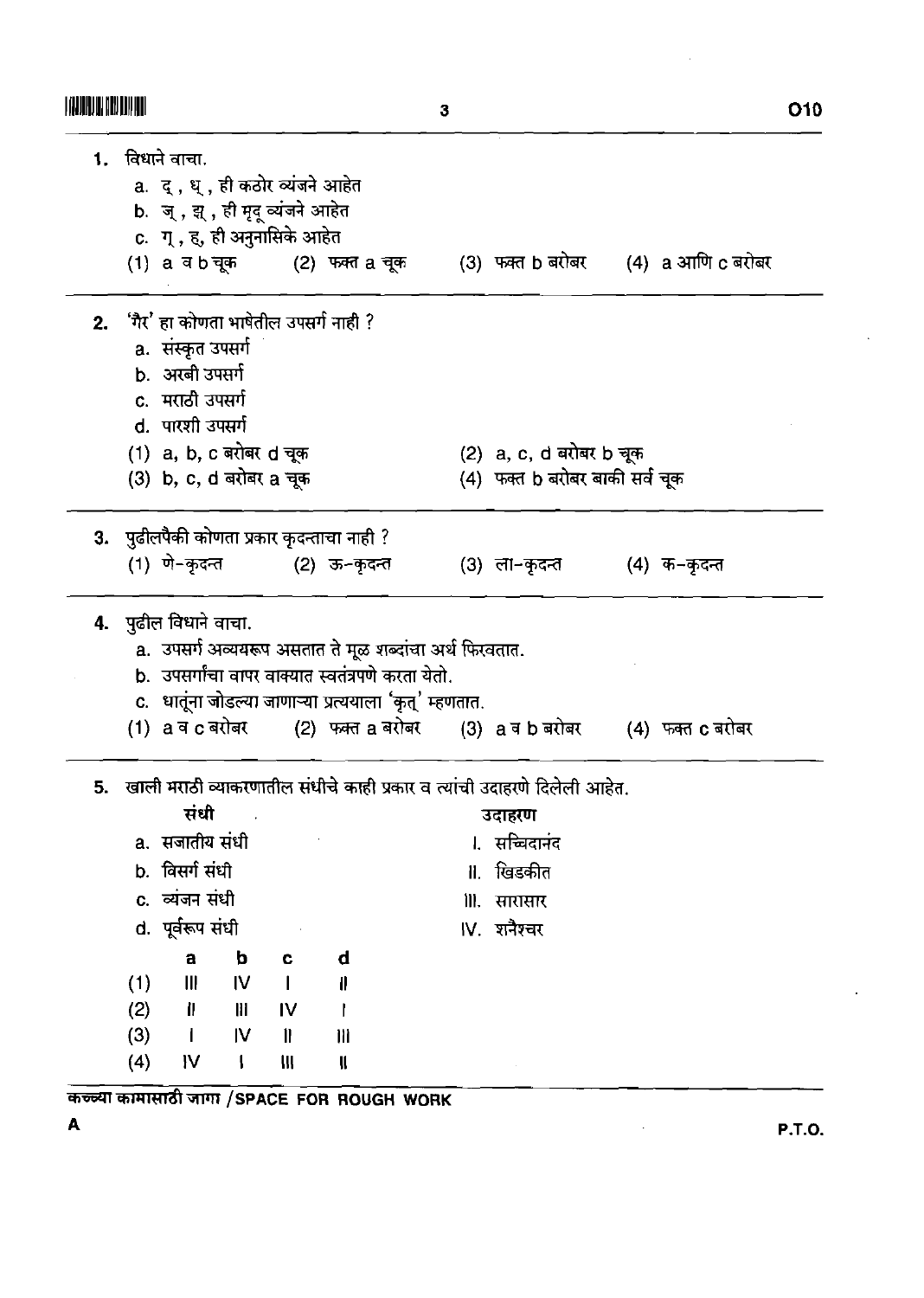| 6.  |     |                           | र्'प्रसादला गरम दूध खूप आवडते' – या वाक्यातील कर्ता ओळखा.                                          |                      |         |  |
|-----|-----|---------------------------|----------------------------------------------------------------------------------------------------|----------------------|---------|--|
|     |     | (1) प्रसाद                | (2) गरम                                                                                            | (3) गरम दूध          | (4) खूप |  |
|     |     | 7. पुढील विधाने वाचा.     |                                                                                                    |                      |         |  |
|     |     |                           | a. धातूला प्रत्यय लागूनही क्रिया अपूर्ण आहे असे दर्शविणाऱ्या शब्दांना अपूर्ण क्रियापदे म्हणतात.    |                      |         |  |
|     |     |                           | b. अकर्मक क्रियापदांना कर्माची आवश्यकता नसते.                                                      |                      |         |  |
|     |     |                           | c. काही क्रियापदाना दोन कर्मे असतात.                                                               |                      |         |  |
|     |     | (1) फक्त a चूक            |                                                                                                    | (2) फक्त b चूक       |         |  |
|     |     | (3) फक्त c चूक            |                                                                                                    | (4) सर्व बरोबर       |         |  |
|     |     |                           | 8. 'मधु लाड़ू खातो' या वाक्याचा रीतिवर्तमानकाळ ओळखा.                                               |                      |         |  |
|     |     | (1) मधु लाडू खात असतो     |                                                                                                    | (2) मधु लाडू खात असे |         |  |
|     |     | (3) मधु लाडू खात जाईल     |                                                                                                    | (4) मधु लाडू खातो    |         |  |
| 9.  |     |                           | खालील वाक्याचे केवलवाक्य करा :                                                                     |                      |         |  |
|     |     |                           | 'आरती सुरू झाली, घंटानाद सुरू झाला'.                                                               |                      |         |  |
|     |     |                           | a.  आरती सुरू झाली व घंटानाद सुरू झाला.                                                            |                      |         |  |
|     |     |                           | b.   जेव्हा आरती सुरू झाली तेव्हा घंटानाद सुरू झाला.                                               |                      |         |  |
|     |     |                           | c.  आरती सुरू झाली आणि घंटानाद सुरू झाला.                                                          |                      |         |  |
|     |     |                           | d. आरती सुरू झाल्यावर घंटानाद सुरू झाला.                                                           |                      |         |  |
|     |     | (1) फक्त a आणि d बरोबर    |                                                                                                    |                      |         |  |
|     |     | (2) फक्त d आणि b बरोबर    |                                                                                                    |                      |         |  |
|     |     | (3) फक्त c बरोबर बाकी चूक |                                                                                                    |                      |         |  |
|     |     | (4) फक्त d बरोबर बाकी चूक |                                                                                                    |                      |         |  |
| 10. |     |                           | 'गोरगरिबांचे रक्त शोषणाऱ्या या समाजातील जळवा ठेचून काढल्या पाहिजेत' - या वाक्यातील शब्दशक्ती ओळखा. |                      |         |  |
|     |     | (1) वाच्यार्थ             |                                                                                                    | (2) व्यंग्यार्थ      |         |  |
|     |     | (3) लक्ष्यार्थ            |                                                                                                    | (4) सरलार्थ          |         |  |
| 11. |     |                           | 'नवलाई, गारवा, मित्रत्व, शहाणपणा, देवत्व' ही नामाच्या कोणत्या प्रकारात येतात ?                     |                      |         |  |
|     |     | (1) विशेषण                |                                                                                                    | (2) विशेषनाम         |         |  |
|     | (3) | भाववाचक नाम               |                                                                                                    | (4) सर्वनाम          |         |  |

 $\mathcal{L}_{\mathcal{A}}$ 

 $\mathcal{A}^{\mathcal{A}}$ 

 $\mathbf{A}$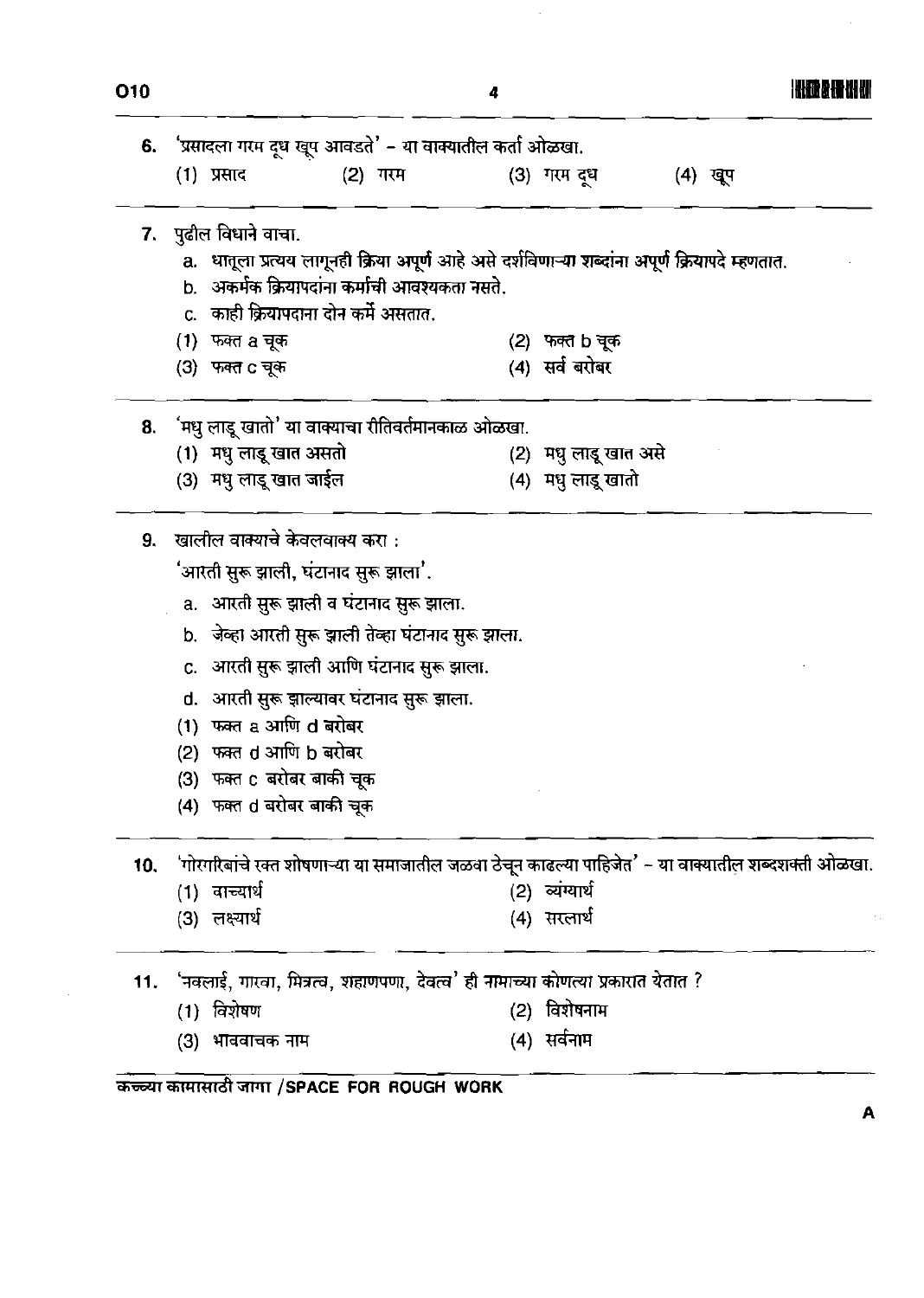| 12. जर दोन किंवा अधिक केवल वाक्ये प्रधानत्व बोधक अव्ययानी जोडली तर ________ वाक्य तयार होते.             |                      |  |
|----------------------------------------------------------------------------------------------------------|----------------------|--|
| (1) संयुक्त                                                                                              | (2) ਸਿੰਬ             |  |
| (3) केवल                                                                                                 | (4) उभयान्वयी अव्यय  |  |
| 13. 'देशीशब्दां' चा योम्य तो गट ओळखा.                                                                    |                      |  |
| (1) अर्ज, बटाटा, कोबी, अत्तर                                                                             |                      |  |
| (2) बाजरी, वांगे, ढेकूण, चिमणी                                                                           |                      |  |
| (3) घर, सासू, सासरा, गाव                                                                                 |                      |  |
| (4) भीती, पृथ्वी, चाक, आग                                                                                |                      |  |
| 14. पुढील विधाने वाचा.                                                                                   |                      |  |
| a. होकारार्थी वाक्यांना करणरूपी वाक्ये म्हणतात.                                                          |                      |  |
| b.  वाक्यात अट असेल तर त्यास आज्ञार्थी वाक्य म्हणतात.                                                    |                      |  |
| c. क्रियापदाच्या रूपावरून शक्यता, योग्यता, इच्छा या विषयीचा बोध झाल्यास त्यांना स्वार्थी वाक्ये म्हणतात. |                      |  |
| (1) फक्त a बरोबर                                                                                         | (2) फक्त c बरोबर     |  |
| (3) फक्त a व c बरोबर                                                                                     | (4) a, b, c बरोबर    |  |
| 15. चूक की बरोबर.                                                                                        |                      |  |
| a.  कर्तरि प्रयोगात क्रियापदाचे रूप कर्त्याच्या लिंग-वचन-पुरुषानुसार बदलते.                              |                      |  |
| b.  कर्तरि प्रयोगात क्रियापदाचे रूप कर्माच्या लिंग-वचनानुसार बदलते.                                      |                      |  |
| (1) केवल b बरोबर                                                                                         | (2) केवल a बरोबर     |  |
| (3) a आणि b बरोबर                                                                                        | (4) a आणि b चूक      |  |
| 16. पुढील वाक्यातील आधारपूरक विधेयपूरक ओळखा 'हा रस्ता मोठ्या रस्त्याला मिळतो'.                           |                      |  |
| (1) मोठ्या रस्त्याला                                                                                     | (2) हा रस्ता         |  |
| (3) रस्त्याला मिळतो                                                                                      | (4) मिळतो            |  |
| 17. पोर्तुगीज शब्दांचा गट ओळखा.                                                                          |                      |  |
| (1) घमेले, पायरी, लोणचे                                                                                  | (2) बटन, नर्स, सर्कस |  |
| (3) हंडा, पाट, आई                                                                                        | (4) ताळा, अनारस, डबी |  |
|                                                                                                          |                      |  |

 $\mathbf{A}$ 

**P.T.O.**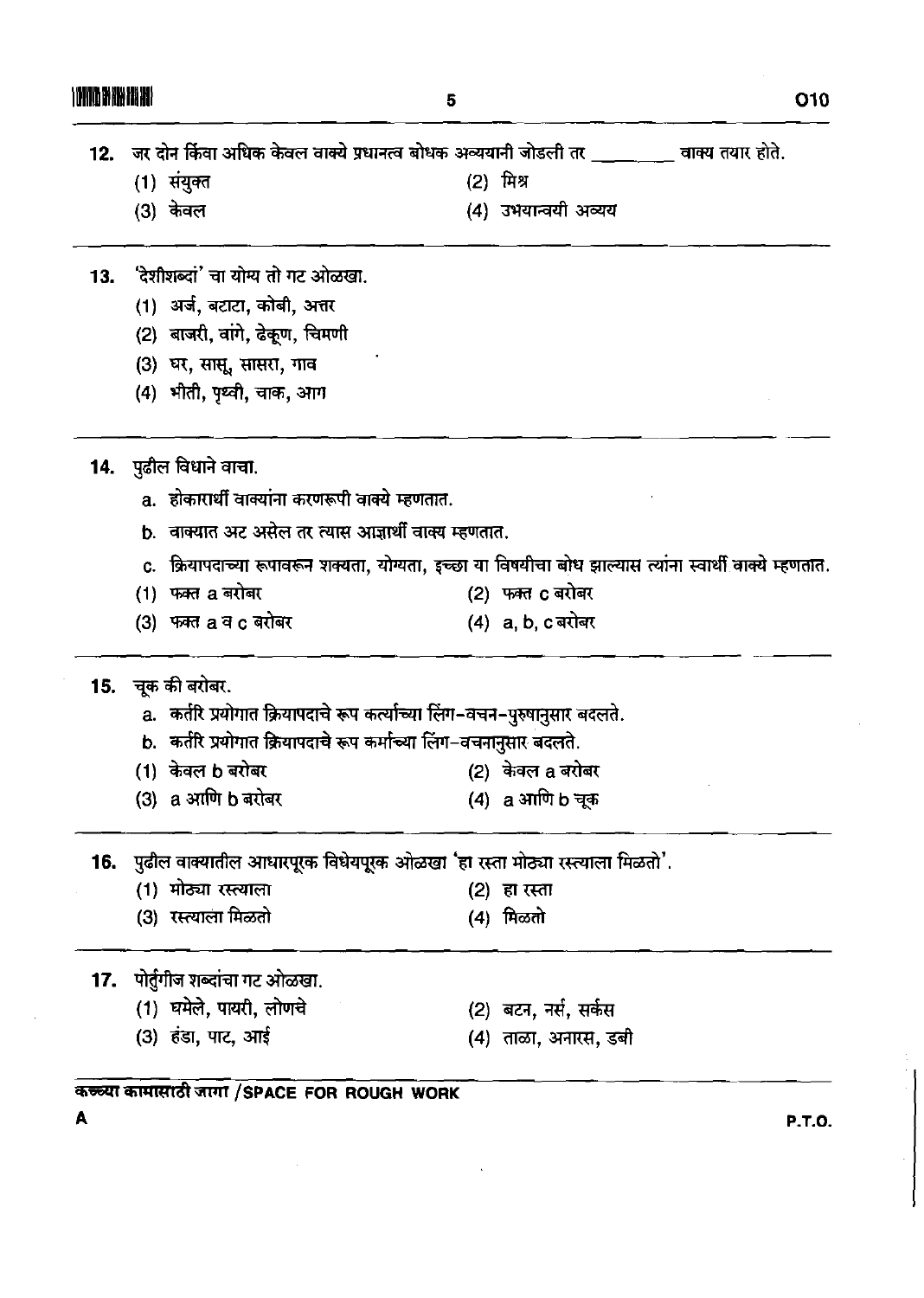19 M

 $\mathcal{A}(\mathcal{A})$  and  $\mathcal{A}(\mathcal{A})$ 

 $\hat{S}$  , and  $\hat{S}$  ,  $\hat{S}$ 

|     | 18. पुढीलपैकी कोणत्या वाक्प्रचाराचा अर्थ बरोबर नाही ?                 |                  |  |
|-----|-----------------------------------------------------------------------|------------------|--|
|     | (1) जीव गलबलणे - गहिवरणे                                              |                  |  |
|     | (2) आभाळाला कवेत घेणे - मिठी मारणे                                    |                  |  |
|     | (3) देणे घेणे नसणे - संबंध नसणे                                       |                  |  |
|     | (4) सोने होणे – सार्थक होणे                                           |                  |  |
|     | 19. पुढील विधाने वाचा.                                                |                  |  |
|     | a.  कासव हळूहळू चालते.                                                |                  |  |
|     | b. मुले वर्गाबाहेर मोठमोठ्याने गप्पा मारीत उभी होती.                  |                  |  |
|     | वरील वाक्यातील विधेय विस्तारक ओळखा.                                   |                  |  |
|     | (1) हळूहळू व गप्पा मारीत                                              |                  |  |
|     | (2) हळूहळू व वर्गाबाहेर मोठमोठ्याने                                   |                  |  |
|     | (3)) हळूहळू व मोठमोठ्याने गप्पा मारीत                                 |                  |  |
|     | (4) हळूहळू व वर्गाबाहेर मोठमोठ्याने गप्पा मारीत                       |                  |  |
| 20. | 'विपत्काल' या शब्दाची संधी खालीलपैकी कोणत्या पोट शब्दांनी केली जाते ? |                  |  |
|     | (1) विपत् + काल                                                       | (2) विप + तुकाल  |  |
|     | (3) विपद् + काल                                                       | (4) वि: + पद्काल |  |
|     | 21. अशुद्ध शब्द ओळखा.                                                 |                  |  |
|     | (1) पाश्चात्य                                                         | (2) भूगोल        |  |
|     | (3) परिक्षा                                                           | (4) आध्यात्मिक   |  |
| 22. | चहाडी करणे, भांडण करणे या अर्थाचा वाक्प्रचार ओळखा.                    |                  |  |
|     | (1) कानामागे टाकणे                                                    |                  |  |
|     | (2) केसाने गळा कापणे                                                  |                  |  |
|     | (3) कान लांब होणे                                                     |                  |  |
|     |                                                                       |                  |  |

(4) कलागती लावणे

कच्च्या कामासाठी जागा / SPACE FOR ROUGH WORK

 $\label{eq:2.1} \frac{1}{\sqrt{2\pi}}\int_{\mathbb{R}^3}\frac{1}{\sqrt{2\pi}}\int_{\mathbb{R}^3}\frac{1}{\sqrt{2\pi}}\int_{\mathbb{R}^3}\frac{1}{\sqrt{2\pi}}\int_{\mathbb{R}^3}\frac{1}{\sqrt{2\pi}}\int_{\mathbb{R}^3}\frac{1}{\sqrt{2\pi}}\int_{\mathbb{R}^3}\frac{1}{\sqrt{2\pi}}\int_{\mathbb{R}^3}\frac{1}{\sqrt{2\pi}}\int_{\mathbb{R}^3}\frac{1}{\sqrt{2\pi}}\int_{\mathbb{R}^3}\frac{1$ 

 $\mathbb{Z}$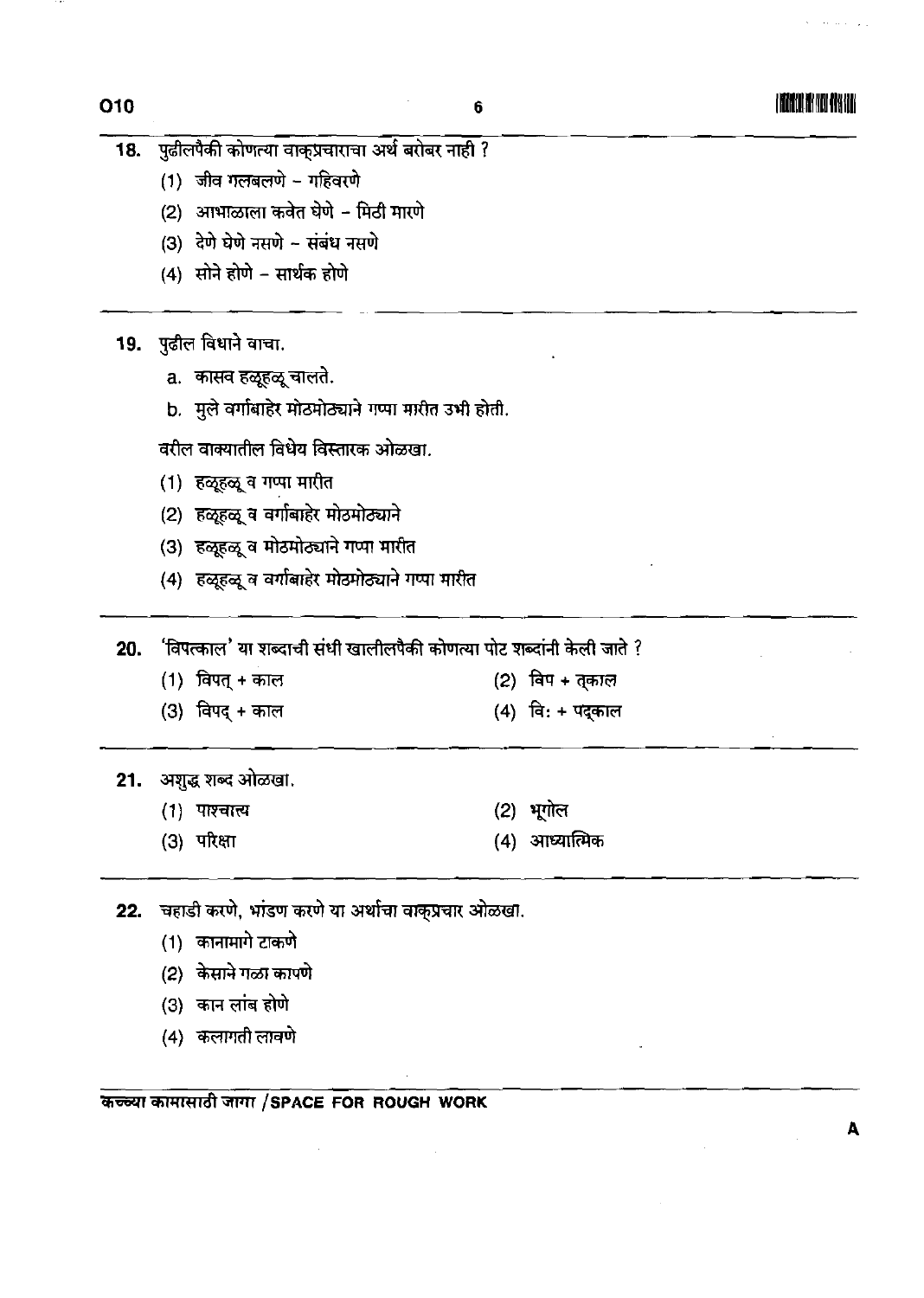'अज' या शब्दाचा एक अर्थ आहे बोकड; तर दुसरा अर्थ कोणता ? 23.

- (1) माणूस (2) राक्षस
- (3) ईश्वर (4) गाढव

'अभ्यास केला असता तर तो नापास झाला नसता' या वाक्याचा प्रकार कोणता ? 24.

- (1) विध्यर्थी
- $(2)$  आज्ञार्थी
- (3) संकेतार्थी
- (4) स्वार्थी

25. पुढील शब्दांतील भाषिकदृष्ट्या चुकीचा शब्द ओळखा.

- (1) वैनतेय
- (3) गृहजावई
- (2) बलाकमाला
- (4) सच्छील

### पुढील उतारावाचून त्यावर आधारित 26 ते 30 प्रश्नांची उत्तरे द्या.

तुमची स्वत:विषयीची जी धारणा असते, तसेच तुम्ही असता. आपल्याला जे जाणवायला हवे, तेच बरोबर, असे तुम्हांला वाटत असते. 'मला हे शक्य नाही;' असे तुम्हांला वारंबार वाटते का ? तसे तुम्ही स्वत:शी सतत म्हणत असता का ? असे तुम्ही म्हणत असाल किंवा अशा पद्धतीने विचार करीत असाल, तर तुम्ही लवकरच त्याच विचाराने पछाडले जाल. त्यातून तुम्हाला तसेच घडविणारी ती जणू भविष्यवाणीच ठरेल आणि मग आपण अधिकच दुर्बल आणि अविवेकी झालो आहोत, असे तुमच्या लक्षात येईल.

यासाठी मनाला चिंतनाची सवय लावा. आपल्यातील विश्वास जागवा; आणि मग आपण एक समर्थ व्यक्ती आहोत, असे तुमच्या अनुभवास येईल. आपल्या स्वतःलाच सकारात्मक, प्रोत्साहक संदेश द्या. आपल्या ध्येयपूर्तीला इतरांच्या प्रतिसादाची, मान्यतेची गरज भासते तेव्हा, काही क्षण आपण असाहाय्य आणि सैरभैर बनतो. यासाठीच स्वतःविषयी चांगली भावना ठेवून काम करा आणि अधिक स्वावलंबी व्हा. अगदी निकड असेल तर तेवढ्यापुरतीच मदत घ्या. सकारात्मक विचारात प्रचंड शक्ती असते. उत्साही, आशावादी वृत्तीची माणसे अधिक काळ जगतात; तसेच चिंतातुर राहाणाऱ्या माणसांपेक्षा लवकर रोगमुक्त होतात, असे संशोधनाने सिद्ध झाले आहे.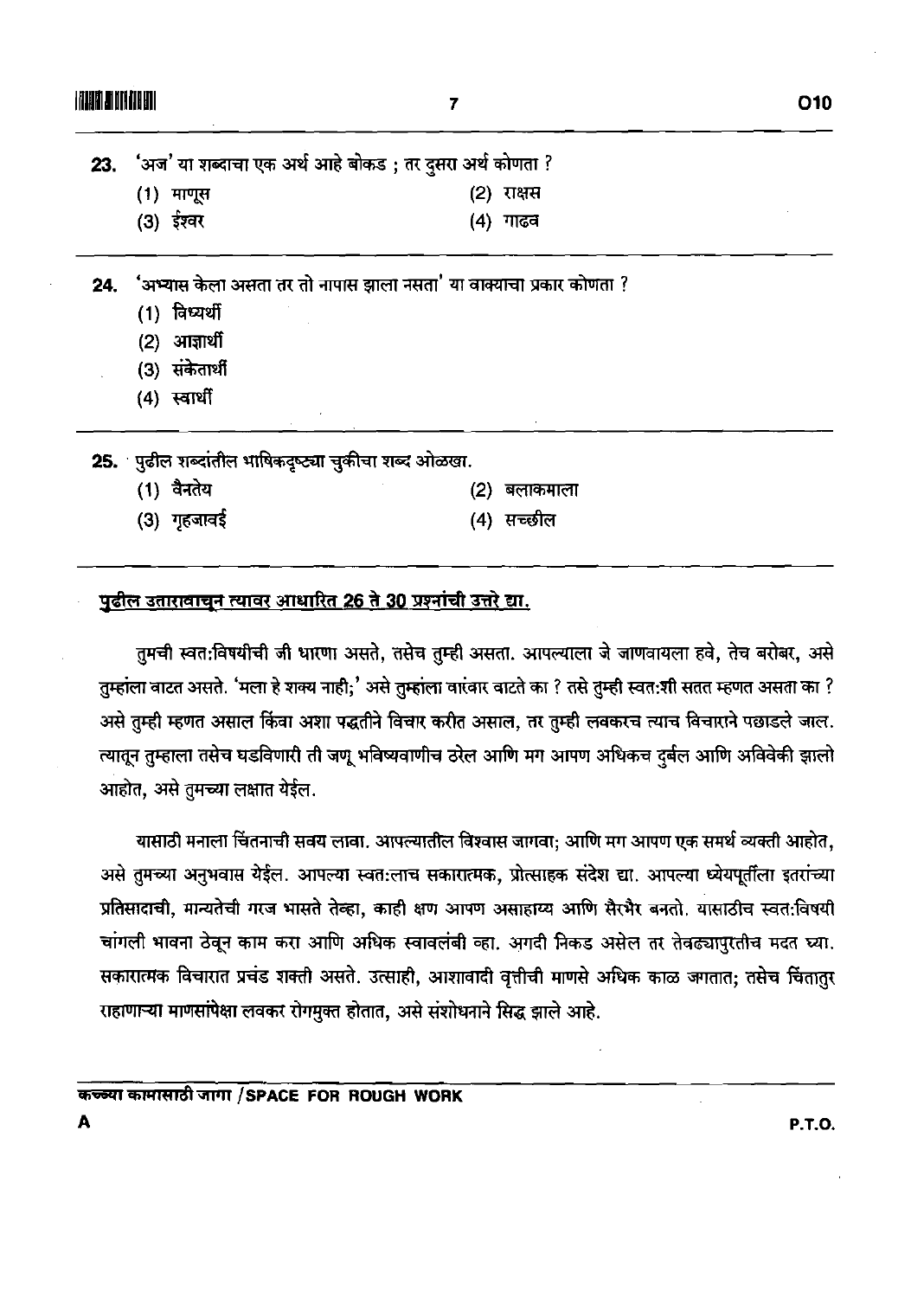O<sub>10</sub>

- अधिक काळ जगण्यासाठी कशाची गरज असते ? 26.
	- (1) प्रचंड ईच्छाशक्तीची
	- (2) उत्साही व आशावादी वृत्तीची
	- (3) निरंतर व्यायामाची
	- (4) अविवेकी असण्याची
- खालील दोन विधानांपैकी कोणते योग्य आहे ?  $27.$ 
	- a. चिंतनामुळे आपण सामर्थ्यशाली होतो.
	- b. सकारात्मक विचारात काम करण्याची शक्ती नसते.
	- (1) फक्त a
	- (2) फक्त b
	- $(3)$  a आणि b दोन्हीं
	- (4) a आणि b दोन्हीं नाही
- 28. पुढील दोन विधानांपैकी कोणते अयोग्य आहे ?
	- a. नकारात्मक विचाराने आपण अधिक सशक्त होतो.
	- b. स्वतः बद्दल चांगली भावना ठेवून स्वावलंबी होणे.
	- $(1)$  फक्त a
	- (2) फक्त b
	- (3) a आणि b दोन्हीं
	- (4) a आणि b दोन्हीं नाहीत
- आनंदी राहण्याचे कारण सकारात्मक विचारसरणी आहे. कारण 29.
	- (1) जीवनातला आनंद जगण्यात आहे
	- (2) आनंद हा मानण्यावर अवलंबून असतो
	- (3) सकारात्मक विचारात प्रचंड शक्ती आहे
	- (4) आपल्या ध्येयपूर्तीसाठी माणूस काहीही करतो
- सकारात्मकतेसाठी कोणत्या गोष्टीची आवश्यकता असते ? 30.
	- (1) सतत अभ्यासाची
	- (2) नवीन नवीन कल्पकतेची
	- (3) विश्वास जागवण्याची
	- (4) सतत परमेश्वराचे चिंतन करण्याची

कच्च्या कामासाठी जागा /SPACE FOR ROUGH WORK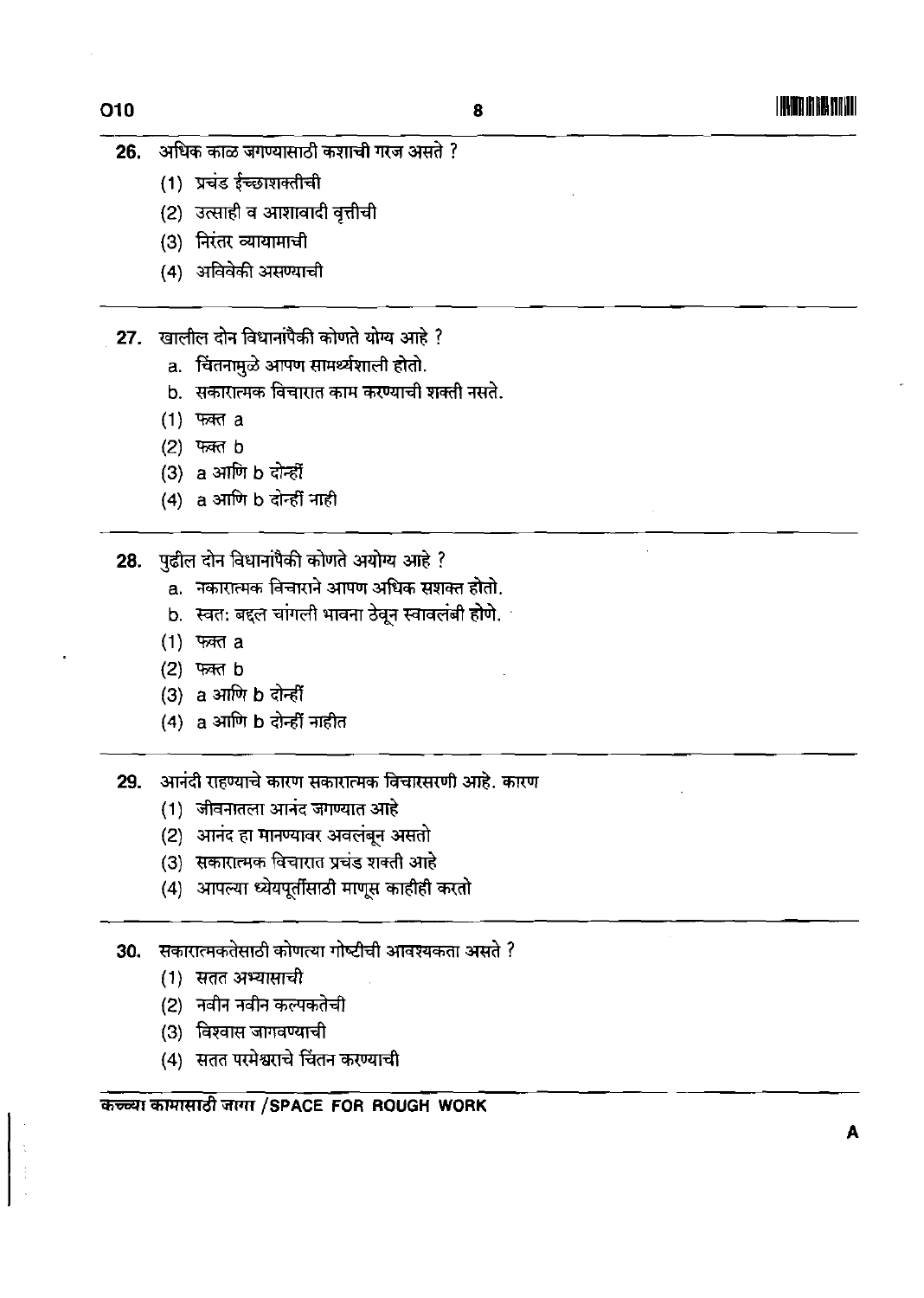| IOBI LON N |                                                                                                                                                                                                                                  | 9                                                                                                   | <b>O10</b> |
|------------|----------------------------------------------------------------------------------------------------------------------------------------------------------------------------------------------------------------------------------|-----------------------------------------------------------------------------------------------------|------------|
|            | 31. 'विधुर' या शब्दाला खालील कोणता शब्द समूह योग्य आहे ?<br>(1) महाभारतातील एक पात्र<br>(2) ज्याची पत्नी मरण पावली असा पुरुष<br>(3) आगीशी खेळ करणारा<br>(4) दुसऱ्याच्या मनातील ओळखणारा                                           |                                                                                                     |            |
|            | 32. खालील व्यंजनगटातील 'तालव्य' चा गट ओळखा.<br>(1) ट्, ठ्, ड्, ढ्, ण्<br>(3) च्,छ्,ज्,इ,,ञ्                                                                                                                                      | (2) त्, थ्, द्, ध्, न्<br>(4) प्,फ्,ब्,भ्,म्                                                        |            |
|            | 33.   खालील शब्द कोणत्या उपसर्गाचे आहेत ?                                                                                                                                                                                        |                                                                                                     |            |
|            | अजाण, अबोल, अनोळखी.<br>(1) संस्कृत<br>(2) मराठी                                                                                                                                                                                  | (3) फारसी<br>(4) अरबी                                                                               |            |
|            | 34. 'क्ष' आणि 'ज्ञ' ही ______<br><u>___</u> आहेत.<br>(1) महाप्राण<br>(3) जोडाक्षरे                                                                                                                                               | (2) अल्पप्राण<br>(4) यांपैकी कोणतेही नाही                                                           |            |
|            | 35.   जोड्या जुळवा.<br>a.  कनड शब्द<br>b. देशी शब्द<br>c. तेलगू शब्द<br>d. अरबी शब्द<br>b<br>d<br>a<br>$\mathbf{c}$<br>$(1)$ IV ii<br>$\blacksquare$<br>$(2)$ H IV III<br>$(3)$ III IV<br>$\mathbf{I}$ if<br>$(4)$ III IV<br>- 8 | ।. टाळे, तूप, गदारोळ<br>॥. जाहीर, मंजूर, मालक<br>॥. कोलदांडा, गोंधळ, गुढी<br>IV. पोपट, जोंघळा, खेटर |            |
| 36.        | 'मागच्या वर्षी याच वेळेला आपण भेटलो होतो' या वाक्यातील विधेयविस्तार.<br>(1) मागच्या वर्षी<br>(3) मागच्या वर्षी याच वेळेला<br>कच्च्या कामासाठी जागा /SPACE FOR ROUGH WORK                                                         | (2) याच वेळेला<br>(4) आपण भेटलो                                                                     |            |

 $\mathbf{A}$ 

 $\mathcal{L}^{\mathcal{L}}$ 

 $\hat{\mathcal{L}}$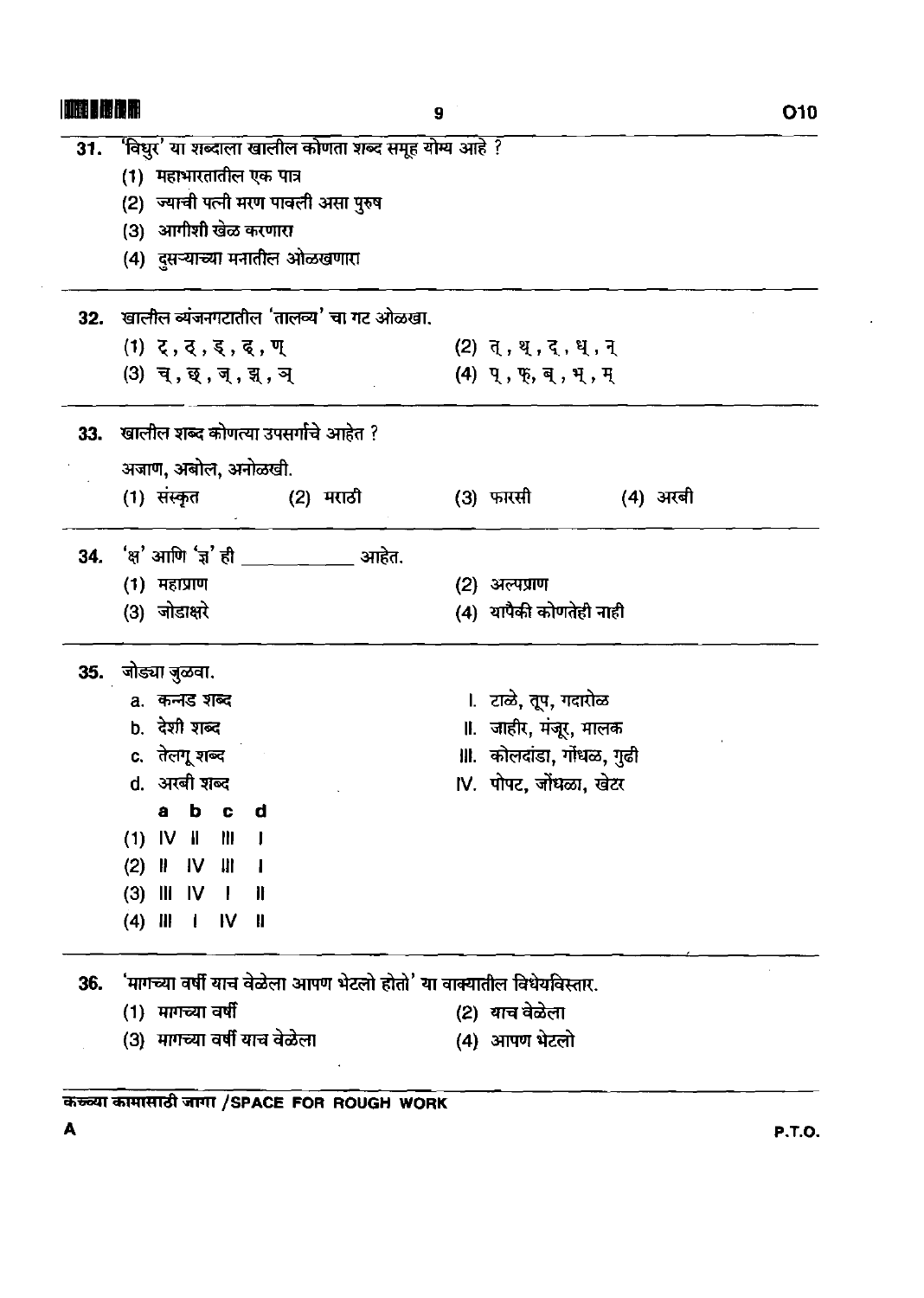|  | I |
|--|---|
|--|---|

 $\hat{\mathbf{r}}$ 

t,

|     |     | सर्वनाम दर्शविते ?                          |                         |                |                |                 |                                                                                           |
|-----|-----|---------------------------------------------|-------------------------|----------------|----------------|-----------------|-------------------------------------------------------------------------------------------|
|     |     | (1) दर्शक सर्वनाम<br>(2) समुदायवाचक सर्वनाम |                         |                |                |                 |                                                                                           |
|     |     | (3) सामान्य सर्वनाम                         |                         |                |                |                 |                                                                                           |
|     |     | (4) सर्वपुरुषवाचक सर्वनाम                   |                         |                |                |                 |                                                                                           |
|     |     |                                             |                         |                |                |                 |                                                                                           |
| 38. |     | जोड्या जुळवा.                               |                         |                |                |                 |                                                                                           |
|     |     | a.  कठ्य वर्ण                               |                         |                |                | 1. ल्, त्, स्   |                                                                                           |
|     |     | b. तालव्य वर्ण                              |                         |                |                | ॥ उ, ढ्, ळ्     |                                                                                           |
|     |     | c दंत्य वर्ण                                |                         |                |                | lll. क्, ग्, ङ् |                                                                                           |
|     |     | d. मूर्धन्य वर्ण                            |                         |                |                | IV. च्, झ्, ञ्  |                                                                                           |
|     |     | a                                           | b                       | c              | d              |                 |                                                                                           |
|     | (1) | $\mathbf{III}$                              | <b>IV</b>               | $\mathbf{I}$   | ∦              |                 |                                                                                           |
|     | (2) | IV                                          | $\blacksquare$          | $\mathbf{  }$  | JJ             |                 |                                                                                           |
|     | (3) | $\mathbf{\mathsf{I}}$                       | $\mathbf{III}$          | 1V             | $\mathbf{I}$   |                 |                                                                                           |
|     | (4) |                                             | $\mathbf{H}$            | $\mathbf{III}$ | IV             |                 |                                                                                           |
| 39. |     | जोड्या जुळवा.                               |                         |                |                |                 |                                                                                           |
|     |     | a. प्रथमा                                   |                         |                |                |                 | 1. अपादान                                                                                 |
|     |     | b. पंचमी                                    |                         |                |                |                 | ॥. अधिकरण                                                                                 |
|     |     | c. षष्ठी                                    |                         |                |                |                 | Ⅲ. कर्ता                                                                                  |
|     |     | d. सप्तमी                                   |                         |                |                |                 | IV. संबंध                                                                                 |
|     |     |                                             |                         |                |                |                 | वरील विभक्ती व कारक यांच्या जुळणीचा खालीलपैकी कोणता पर्याय योग्य आहे ?                    |
|     |     | а                                           | b                       | C              | d              |                 |                                                                                           |
|     | (1) |                                             | $\mathbf{R}$            | Ш              | IV             |                 |                                                                                           |
|     | (2) | - 11                                        | <b>IV</b>               | $\mathcal{L}$  | Ш              |                 |                                                                                           |
|     | (3) | W                                           | <b>TERMINAL RESERVE</b> |                | $\mathbb{R}^n$ |                 |                                                                                           |
|     | (4) |                                             | 册                       | W              | $\mathsf{IV}$  |                 |                                                                                           |
| 40. |     |                                             |                         |                |                |                 | 'जर शाळेस सुटी मिळाली तर मी तुमच्याकडे येईन' या वाक्यातील उभयान्वयी अव्ययाचा प्रकार ओळखा. |
|     |     | (1) उद्देशबोधक                              |                         |                |                |                 | (2) संकेतबोधक                                                                             |
|     |     | (3) स्वरूपबोधक                              |                         |                |                |                 | $(4)$ कारणबोधक                                                                            |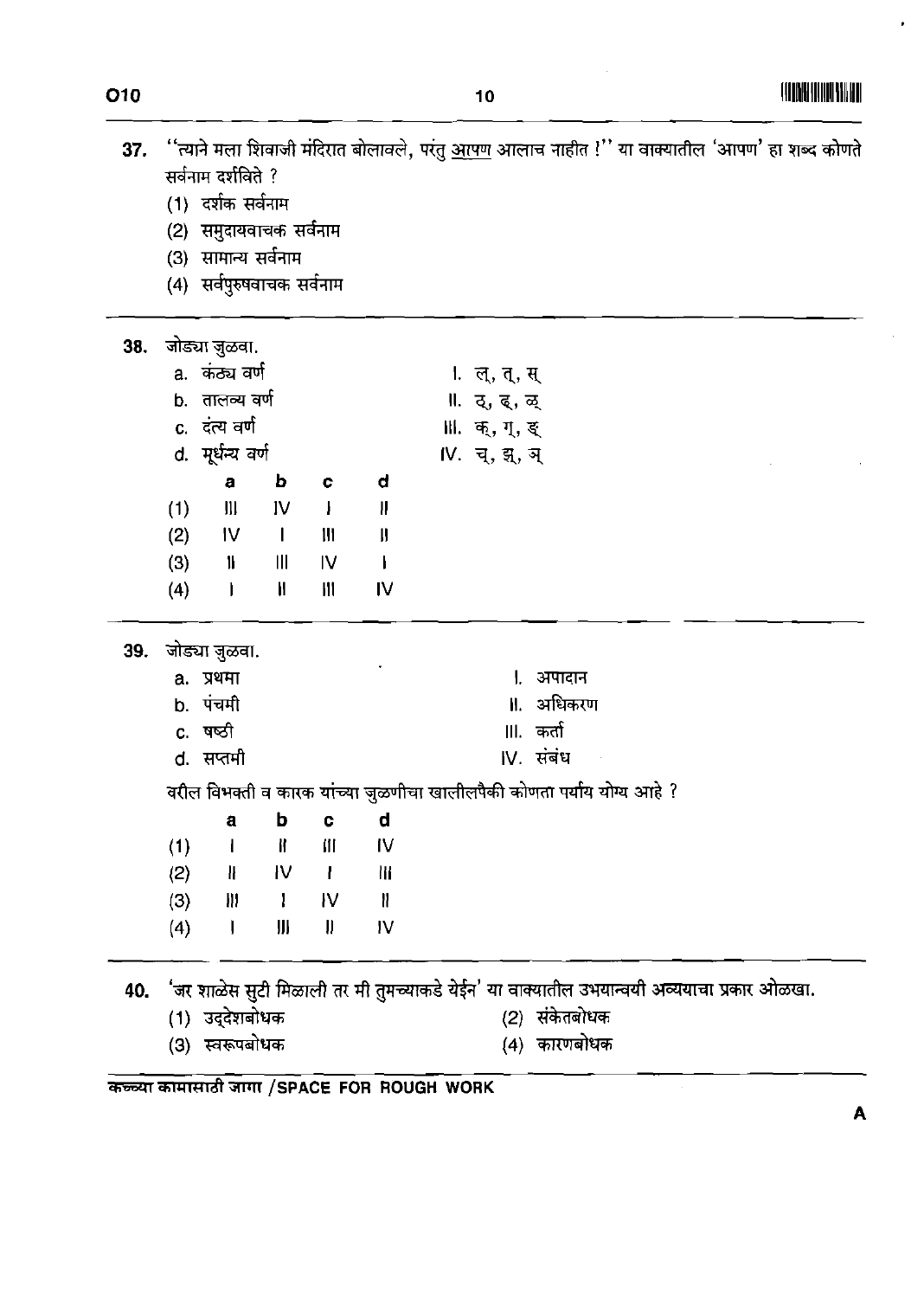|     | 41. पुढील विधाने वाचा.<br>a. कोबी <u>म्हणन</u> एक भाजी आहे.      |                                                                                                        |                |                                   |
|-----|------------------------------------------------------------------|--------------------------------------------------------------------------------------------------------|----------------|-----------------------------------|
|     |                                                                  | b. ती म्हणाली <u>की</u> मी तुमचीच आहे.                                                                 |                |                                   |
|     |                                                                  | वरील वाक्यातील अधोरेखित उभयान्वयी अव्ययांचा प्रकार ओळखा.                                               |                |                                   |
|     |                                                                  |                                                                                                        | (3) संकेतदर्शक | (4) स्वरूपदर्शक                   |
|     |                                                                  | 42. यांपैकी कोणता तत्पुरुष समासाचा प्रकार नाही ?                                                       |                |                                   |
|     | (1) विभक्त <u>ी</u>                                              | (2) उपपद                                                                                               | (3) नञ्        | $(4)$ $\vec{a}$                   |
|     |                                                                  | 43. 'माझे वडील आज परगावी गेले ' या वाक्याचा प्रकार कोणता ?                                             |                |                                   |
|     |                                                                  |                                                                                                        |                | (4) होकारार्थी                    |
|     |                                                                  | 44. 'खानदेशातील माझे शंकर मामा बहुव्रीही आहेत' या वाक्याच्या अर्थासाठी पुढील योग्य पर्यायाची निवड करा. |                |                                   |
|     |                                                                  | (1) माझे मामा धान्य संपन्न गृहस्थ आहेत.                                                                |                |                                   |
|     |                                                                  | (2) माझ्या मामांच्या अनेक मुली आहेत.                                                                   |                |                                   |
|     |                                                                  | (3) माझ्या मामांच्या काही सुना वेगळ्या राहतात.                                                         |                |                                   |
|     |                                                                  | (4) माझ्या मामांना अनेक व्यसने आहेत.                                                                   |                |                                   |
|     |                                                                  | 45. 'आम्ही जातो आमुच्या गावा' या वाक्याचा प्रकार कोणता ?                                               |                |                                   |
|     |                                                                  | (1) मिश्र वाक्य           (2) केवल वाक्य                                                               |                | (3) संयुक्त वाक्य (4) यापैकी नाही |
|     |                                                                  | ंबोल लावणे' या वाक्प्रचाराला योग्य अर्थ सांगा.                                                         |                |                                   |
| 46. | a. बोलत राहणे                                                    |                                                                                                        |                |                                   |
|     |                                                                  |                                                                                                        |                |                                   |
|     | b. दोष देणे.                                                     |                                                                                                        |                |                                   |
|     | c. बोलायला लावणे                                                 |                                                                                                        |                |                                   |
|     | d. चूक सांगणे                                                    |                                                                                                        |                |                                   |
|     | (1) a, b बरोबर बाकी सर्व चूक                                     |                                                                                                        |                |                                   |
|     | (2) c, d बरोबर बाकी सर्व चूक                                     |                                                                                                        |                |                                   |
|     | (3) फक्त b बरोबर बाकी सर्व चूक<br>(4) फक्त d बरोबर बाकी सर्व चूक |                                                                                                        |                |                                   |

 $\mathcal{L}^{\text{max}}_{\text{max}}$  and  $\mathcal{L}^{\text{max}}_{\text{max}}$  and  $\mathcal{L}^{\text{max}}_{\text{max}}$ 

 $\overline{A}$ 

**P.T.O.** 

 $\frac{1}{2}$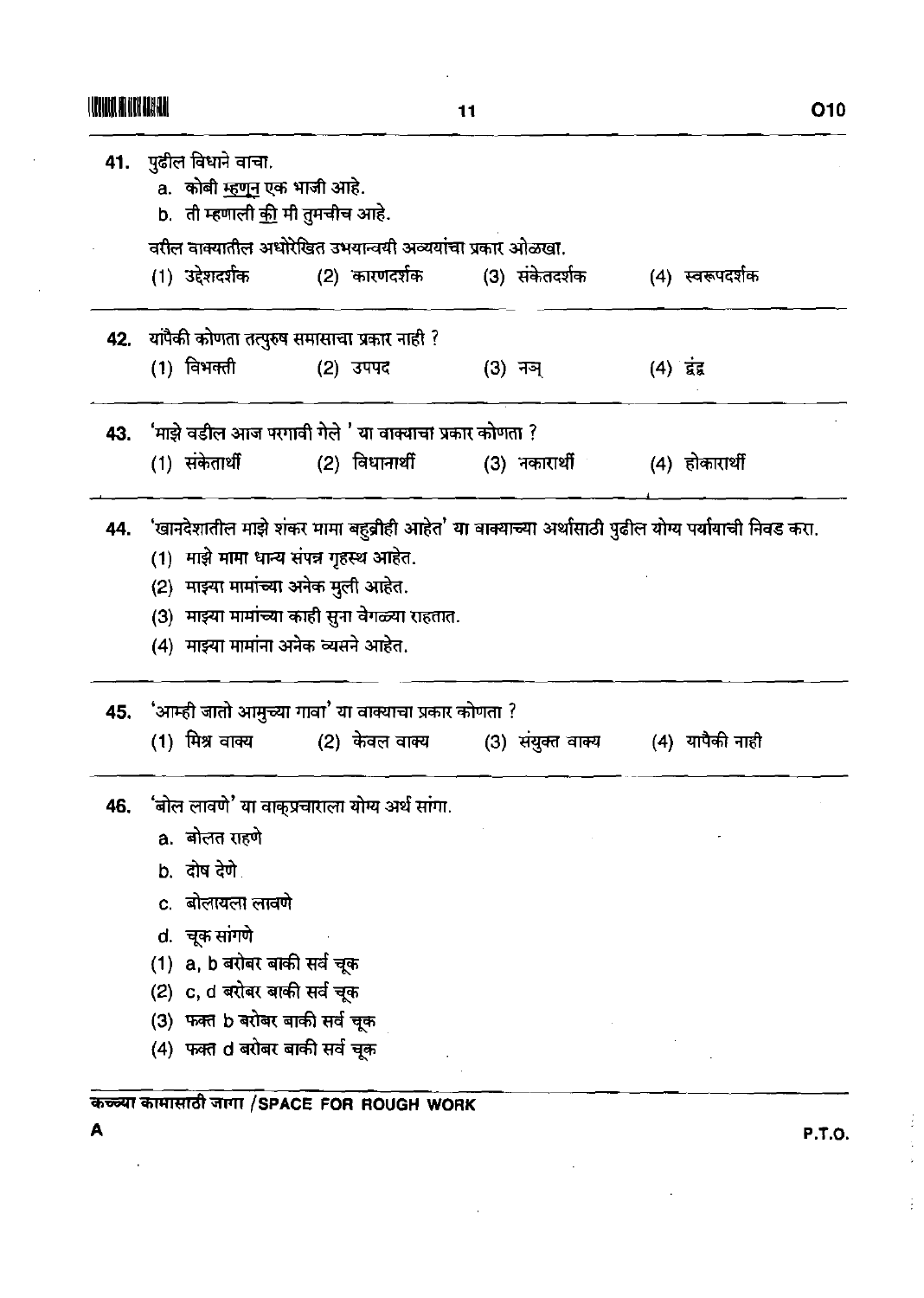'भगीरथ प्रयत्न' या म्हणीच्या समानार्थी म्हण कोणती ते पर्यायातून अचूक निवडा. 47. a. अति नेटाने केलेले प्रयत्न

b. बादरायण संबंध

c. बारभाई कारभार

d. लंकेची पार्वती

(1) d, c, b, a चूक

(3) फक्त c चूक

(2) फक्त a बरोबर

(4) वरीलपैकी सर्व बरोबर

48. मिश्रवाक्याचे उपप्रकार व उदाहरणे यांच्या जोड्या जुळवा.

- ।. व्याकरण म्हणजे भाषेच्या रचनेचे शास्त्र होय. a. स्वरूपबोधक ॥. दादा आले म्हणजे आपण निधू. b. कारणबोधक c. उद्देशबोधक III. परीक्षेत पहिला क्रमांक मिळावा म्हणून त्याने खूप अभ्यास केले.
- IV. आम्ही हाच साबण वापरतो कारण तो स्वदेशी आहे. d. संकेतबोधक

 $\overline{\mathbf{d}}$  $\overline{a}$  $\mathbf b$ Ċ  $(1)$  IV Ш  $\mathbf{I}$  $\mathbf{II}$  $(2)$  ||  $\mathbf{H}$  $\overline{1}$ IV  $(3) 1$ **IV**  $\mathbf{H}$  $\mathbf{III}$  $(4)$  |  $\overline{V}$  $\mathbf{H}$  $\boldsymbol{\eta}$ 

'विजा चमकू लागल्या आणि पावसाला सुरूवात झाली' या संयुक्त वाक्याचा प्रकार कोणता ? 49.

(1) समुच्चयबोधक

(2) विकल्पबोधक

(4) परिणामबोधक

(3) न्यूनत्वबोधक

अमितला प्राचार्यांनी जाब विचारण्यासाठी बोलावले अमित बिनधास्त त्यांना सामोरा गेला यालाच म्हणतात 50.

(1) उथळ पाण्याला खेळखळाट फार

(2) गुडग्याला बारिंग

(3) कर नाही त्याला डर नाही

(4) अति शहाणा त्याचा बैल रिकामा

कच्च्या कामासाठी जागा / SPACE FOR ROUGH WORK

A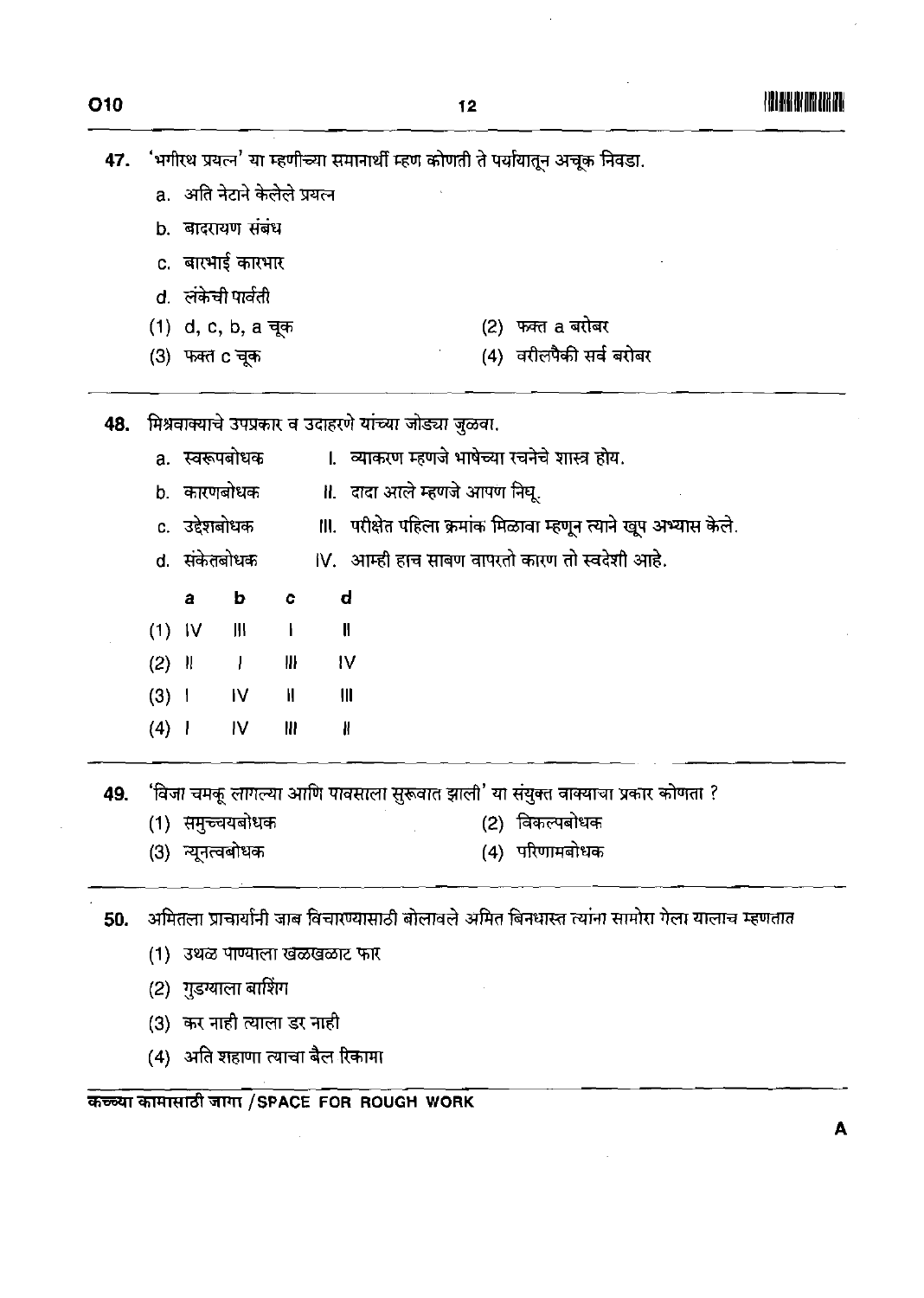| <b>MARIE DATA DA VI</b> |                                                                        | 13                             | O <sub>10</sub> |
|-------------------------|------------------------------------------------------------------------|--------------------------------|-----------------|
| 51.                     | खालील शब्द कोणत्या संधीचे आहेत ?<br>घर +ई - घरी<br>एक + एक - एकेक      |                                |                 |
|                         | (1) पूर्वरूप संधी                                                      | (2) अनुरूप संधी                |                 |
|                         | (3) पररूप संधी                                                         | (4) यापैकी नाही                |                 |
| 52.                     | ंकमळ' या शब्दाचा समानार्थी नसलेला शब्द ओळखा.                           |                                |                 |
|                         | (1) नलिनी                                                              | (2) नीरज                       |                 |
|                         | (3) पद्म                                                               | (4) वायस                       |                 |
|                         | 53. पुढील विधाने वाचा.                                                 |                                |                 |
|                         | a. रामाने कबूतरे मोजून पाहिली.                                         |                                |                 |
|                         | b. ती पंधराच होती.                                                     |                                |                 |
|                         | वरील दोन वाक्यांचे संयुक्त वाक्य ओळखा.                                 |                                |                 |
|                         | (1) रामाने कबूतरे मोजली ती पंधरा होती.                                 |                                |                 |
|                         | (2) रामाने कबूतरे मोजली तेव्हा ती पंधरा होती.                          |                                |                 |
|                         | (3) रामाने कबूतरे मोजली पण ती पंधराच होती.                             |                                |                 |
|                         | (4) रामाने पंधरा कबूतरे मोजली.                                         |                                |                 |
| 54.                     | 'तो नाटकात भिकंभट झाला होता' या वाक्यातील विधिपूरक ओळखा.               |                                |                 |
|                         | (1) नाटकात                                                             | (2) तो                         |                 |
|                         | (3) भिकंभट                                                             | (4) वाक्यात विधिपूरक शब्द नाही |                 |
| 55.                     | आम्ही सकाळी फिरायला जातो. अधोरेखित शब्दाच्या सर्वनामाचा प्रकार कोणता ? |                                |                 |
|                         | (1) सामान्य सर्वनाम                                                    |                                |                 |
|                         | (2) द्वितीय पुरुषवाचक सर्वनाम                                          |                                |                 |
|                         | (3) दर्शक सर्वनाम                                                      |                                |                 |
|                         | (4) प्रथम पुरुषवाचक सर्वनाम                                            |                                |                 |

कच्च्या कामासाठी जागा /SPACE FOR ROUGH WORK<br>A

 $\sim 10$ 

 $\mathcal{A}^{\mathcal{A}}$ 

**A P.T.O.** 

 $\mathcal{A}^{\mathcal{A}}$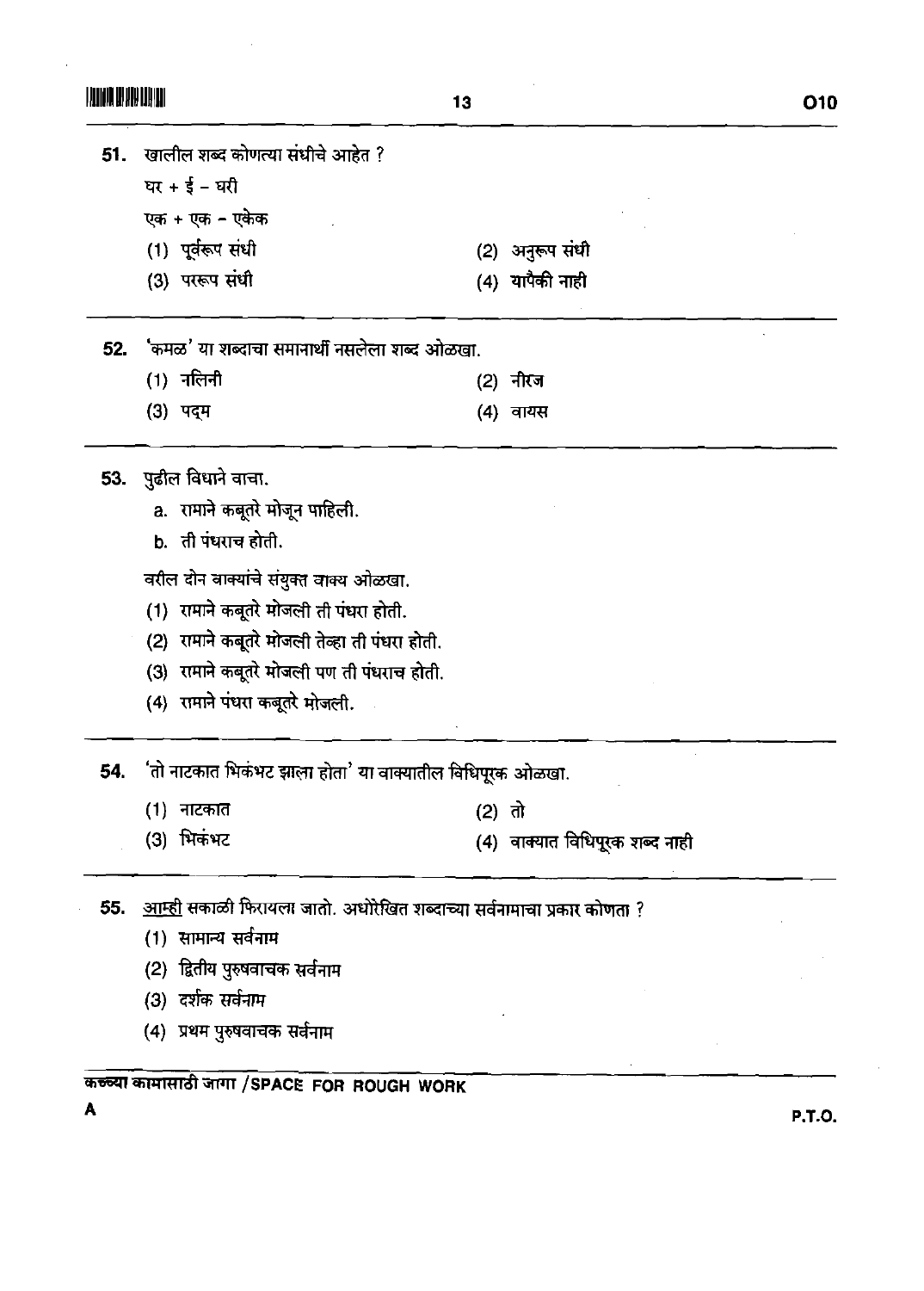$\tilde{\mathbb{C}}$ 

- 'घरदार, ठावठिकाणा नसतो तेव्हा आपल्या चीजवस्तू स्वत:बरोबर घेऊन हिंडावे लागते.' या अर्थाची म्हण 56. ओळखा.
	- (1) विंचवाचे बिऱ्हाड पाठीवर
	- (2) घर फिरले की घरचे वासेही फिरतात
	- (3) गरिबाच्या घराला सावकाराची कडी
	- (4) घर ना दार, वाऱ्यावर बिऱ्हाड
- 57. पुढीलपैकी तेलगू शब्दांचा गट ओळखा.
	- (1) गुंडी, चप्पल
	- (2) अनरसा, शिकेकाई
	- (3) थाली, दादर
	- (4) गुडधा, हाड

'आम्ही त्या दिवशी सकाळी दहा वाजता साताऱ्यास जाण्याची खटपट केली' या विधानातील कर्म कोणते आहे ? 58.

- (1) आम्ही
- (2) सकाळी दहा वाजता
- $(3)$  त्या दिवशी
- (4) साताऱ्यास जाण्याची खटपट
- 'ऋणानुबंधाच्या गोष्टी बोलता-बोलता रात्र केव्हा उलटून गेली हे कळलेच नाही'-या वाक्यातील 'ऋणानुबंध' या 59. शब्दाचे अर्थ खाली दिलेले आहेत. त्यातील लागू न पडणारा एक अर्थ निवडा व त्याचा पर्याय लिहा.
	- (1) चालू सुखदुःखांचा पूर्व जन्माशी असलेला संबंध
	- (2) योगायोग
	- (3) ईश्वरी सूत्र
	- (4) अतिशय सूक्ष्म व गुप्त गोष्टी
- 60. समोरासमोर, हालहाल, एकेक या शब्दांचा प्रकार ओळखा.
	- (1) पूर्णाभ्यस्त शब्द
	- (2) अनुकरणवाचक अभ्यस्त शब्द
	- (3) अंशाभ्यस्त शब्द
	- (4) यापैकी नाही

## कच्च्या कामासाठी जागा / SPACE FOR ROUGH WORK

A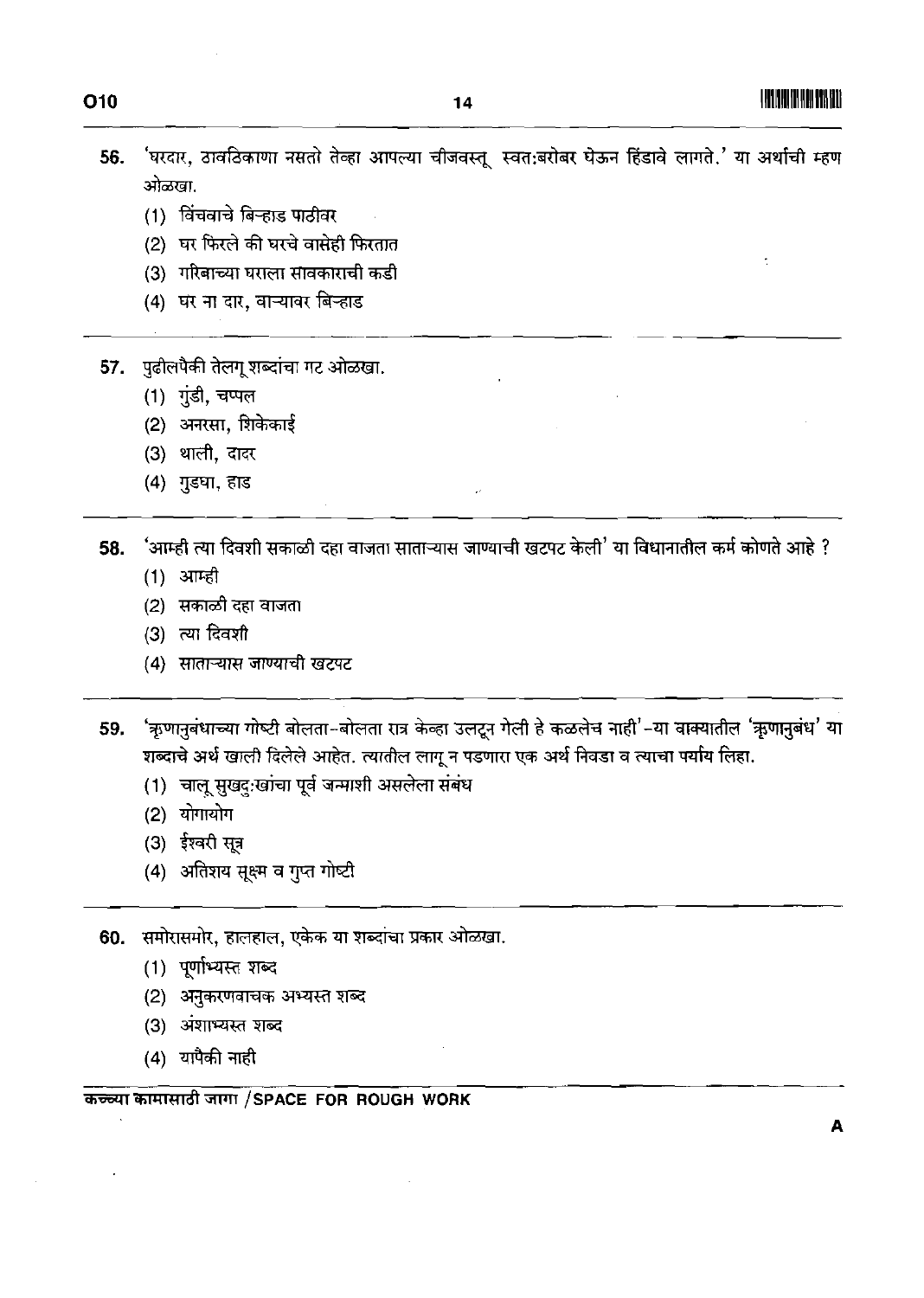~**15** 010 010

 $\hat{\mathcal{A}}$ 

| 61. | Match the following.                                                       |                                                                                    |  |  |  |
|-----|----------------------------------------------------------------------------|------------------------------------------------------------------------------------|--|--|--|
|     | N                                                                          |                                                                                    |  |  |  |
|     | l. a place for horses<br>a. Hangar                                         |                                                                                    |  |  |  |
|     | b. Stable<br>II. a place for dogs                                          |                                                                                    |  |  |  |
|     | c. Kennel<br>III. a place for bees                                         |                                                                                    |  |  |  |
|     | d. Hive                                                                    | IV. a place for housing aeroplanes                                                 |  |  |  |
|     | b c<br>d<br>a                                                              |                                                                                    |  |  |  |
|     | $(1)$ $  $ $  $<br>IV.                                                     |                                                                                    |  |  |  |
|     | $(2)$ IV II<br>$\mathbf{I}$<br>W                                           |                                                                                    |  |  |  |
|     | $(3)$ II<br>III IV                                                         |                                                                                    |  |  |  |
|     | $(4)$ iV $\frac{1}{2}$<br>₩<br>₩                                           |                                                                                    |  |  |  |
| 62. | Pupil's progress is a far better measure of school's ___________. (effect) |                                                                                    |  |  |  |
|     |                                                                            | Choose the correct form of the word given in the bracket to complete the sentence. |  |  |  |
|     | $(1)$ effect                                                               | effectiveness<br>(2)                                                               |  |  |  |
|     | (3) ineffectivity                                                          | (4) effection                                                                      |  |  |  |
| 63. | Choose the correct sentences.                                              |                                                                                    |  |  |  |
|     | a. I shall get on the first bus that comes.                                |                                                                                    |  |  |  |
|     | b. You must show no-one the note which the attendant will give you.        |                                                                                    |  |  |  |
|     | c. We shall award the prize to the person who gets the highest marks.      |                                                                                    |  |  |  |
|     | $(1)$ a and b only $(2)$ a and c only $(3)$ b and c only $(4)$ a, b and c  |                                                                                    |  |  |  |
| 64. | Choose the correct sentences.                                              |                                                                                    |  |  |  |
|     | a. I advice you to wait.                                                   |                                                                                    |  |  |  |
|     | b. My advice to you is to wait.                                            |                                                                                    |  |  |  |
|     | c. I advise you to wait.                                                   |                                                                                    |  |  |  |
|     | d. My advise to you to wait.                                               |                                                                                    |  |  |  |
|     | $(1)$ all a, b, c and d are correct                                        | (2) only a and d are correct                                                       |  |  |  |
|     | (3) only b and c are correct                                               | $(4)$ all a, b, c and d are wrong                                                  |  |  |  |
| 65. | Transform simple sentence to complex sentence.                             |                                                                                    |  |  |  |
|     | Simple : I was glad to know of his success.                                |                                                                                    |  |  |  |
|     | Complex:                                                                   |                                                                                    |  |  |  |
|     | (1) I was glad to know about his success.                                  |                                                                                    |  |  |  |
|     | (2) I was glad to know that he had succeeded.                              |                                                                                    |  |  |  |
|     | (3) I was glad to know if he succeeds.                                     |                                                                                    |  |  |  |
|     | (4) I was glad to know that he succeeds.                                   |                                                                                    |  |  |  |

 $\hat{\boldsymbol{\theta}}$ 

**A P.T.O.** 

 $\mathbb{R}^3$ 

۳.,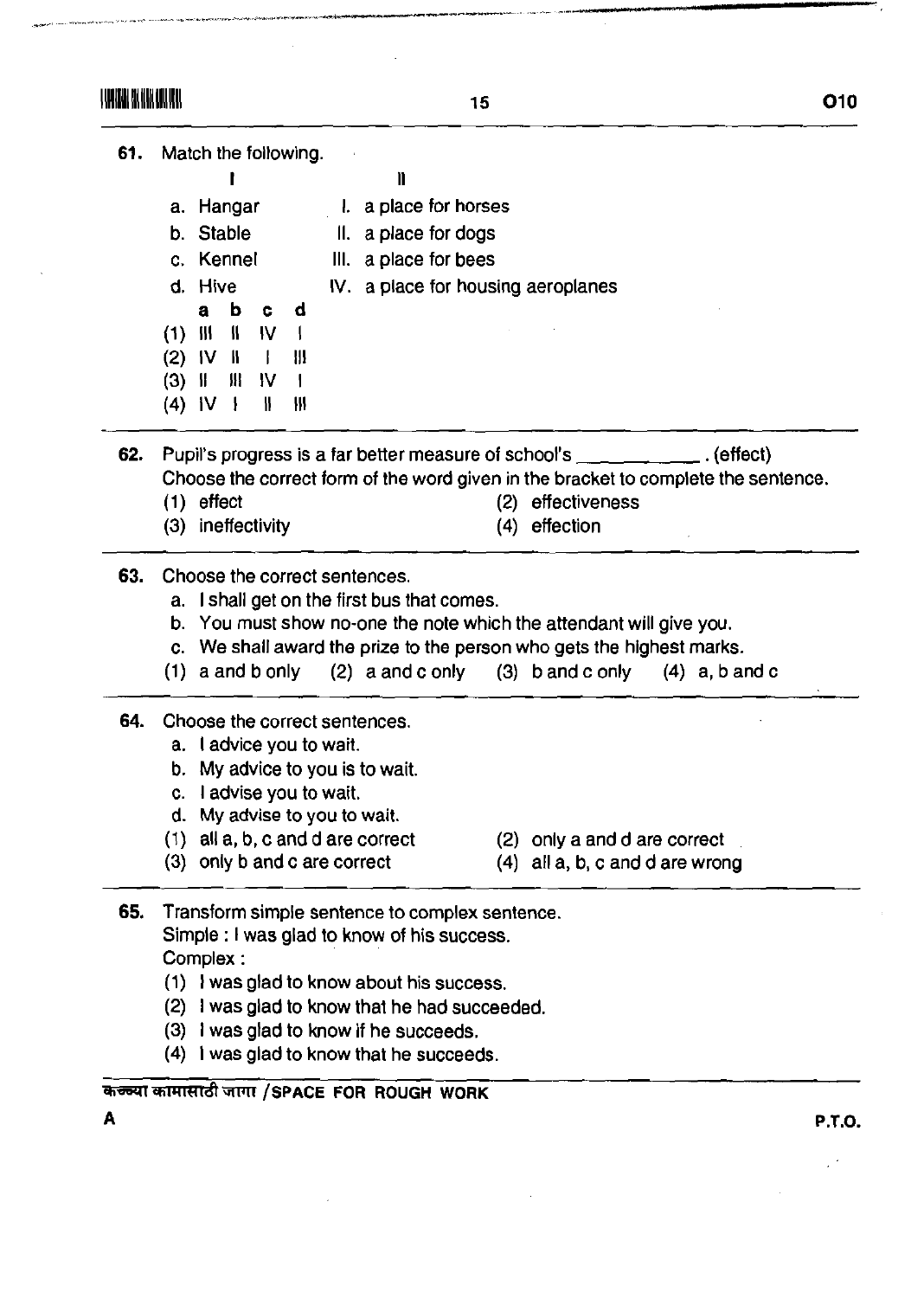|     |     |                                                                               | 16  | k arawan ing ing man                                                                                                                                                                                                                                      |  |  |
|-----|-----|-------------------------------------------------------------------------------|-----|-----------------------------------------------------------------------------------------------------------------------------------------------------------------------------------------------------------------------------------------------------------|--|--|
| 66. |     |                                                                               |     | Which alternative explains the difference in meaning between the following sentences                                                                                                                                                                      |  |  |
|     |     | (in sequence)?                                                                |     |                                                                                                                                                                                                                                                           |  |  |
|     |     | a. I have a black and white dog.                                              |     |                                                                                                                                                                                                                                                           |  |  |
|     | b.  | I have a black and a white dog.<br>One dog, two dogs implied in the sentences |     |                                                                                                                                                                                                                                                           |  |  |
|     | (1) |                                                                               |     |                                                                                                                                                                                                                                                           |  |  |
|     | (2) | Two dogs, one dog implied in the sentences                                    |     |                                                                                                                                                                                                                                                           |  |  |
|     | (3) | First sentence incorrect<br>(4) Second sentence incorrect                     |     |                                                                                                                                                                                                                                                           |  |  |
|     |     |                                                                               |     |                                                                                                                                                                                                                                                           |  |  |
| 67. | a.  | Kapil has been playing cricket for several years.                             |     |                                                                                                                                                                                                                                                           |  |  |
|     | b.  | After depositing the fee to the hostel the boys went.                         |     |                                                                                                                                                                                                                                                           |  |  |
|     | C.  | These girls have been singing nicely.                                         |     |                                                                                                                                                                                                                                                           |  |  |
|     | d.  | He is now playing a match.                                                    |     |                                                                                                                                                                                                                                                           |  |  |
|     |     | Identify the correct sentence/s.                                              |     |                                                                                                                                                                                                                                                           |  |  |
|     |     | $(1)$ Only a and c                                                            | (2) | Only b and c                                                                                                                                                                                                                                              |  |  |
|     |     | $(3)$ Only a, b and c                                                         | (4) | Only a, b and d                                                                                                                                                                                                                                           |  |  |
| 68. |     | Identify the correct sentence.                                                |     |                                                                                                                                                                                                                                                           |  |  |
|     |     |                                                                               |     | (1) Not only she is happy at having shown the way to other women but she also plans                                                                                                                                                                       |  |  |
|     |     | to improve their lot.                                                         |     |                                                                                                                                                                                                                                                           |  |  |
|     | (2) | to improve their lot.                                                         |     |                                                                                                                                                                                                                                                           |  |  |
|     |     | to improve their lot.                                                         |     |                                                                                                                                                                                                                                                           |  |  |
|     | (4) | plans to improve their lot.                                                   |     |                                                                                                                                                                                                                                                           |  |  |
| 69. |     | Identify adverb clauses out of the sentences given below.                     |     |                                                                                                                                                                                                                                                           |  |  |
|     | a.  | They lost the election because the voters did not trust them.                 |     | Not only is she happy at having shown the way to other women but she also plans<br>(3) She is not only happy at having shown the way to other women but also she plans<br>She is happy not only happy at having shown the way to other women but she also |  |  |
|     | b.  | They rewarded the man who rescued their son.                                  |     |                                                                                                                                                                                                                                                           |  |  |
|     | C.  | The play flopped in the way that the critics had predicted.                   |     |                                                                                                                                                                                                                                                           |  |  |
|     | (1) | c only                                                                        | (2) | a and c only                                                                                                                                                                                                                                              |  |  |
|     | (3) | b and c only                                                                  | (4) | a, b and c                                                                                                                                                                                                                                                |  |  |
| 70. |     | Choose the correct question tag for the following sentence.                   |     |                                                                                                                                                                                                                                                           |  |  |
|     |     | You're new around here.                                                       |     |                                                                                                                                                                                                                                                           |  |  |
|     |     | $(1)$ Are you ?                                                               | (2) | Isn't it?                                                                                                                                                                                                                                                 |  |  |

 $\mathcal{L}^{\text{max}}_{\text{max}}$  and  $\mathcal{L}^{\text{max}}_{\text{max}}$ 

 $\mathcal{L}^{\text{max}}_{\text{max}}$  , where  $\mathcal{L}^{\text{max}}_{\text{max}}$ 

 $\omega_{\rm{eff}}=1.2\pm1.2$ 

 $\hat{\mathcal{L}}$ 

**A** 

 $\mathcal{F}$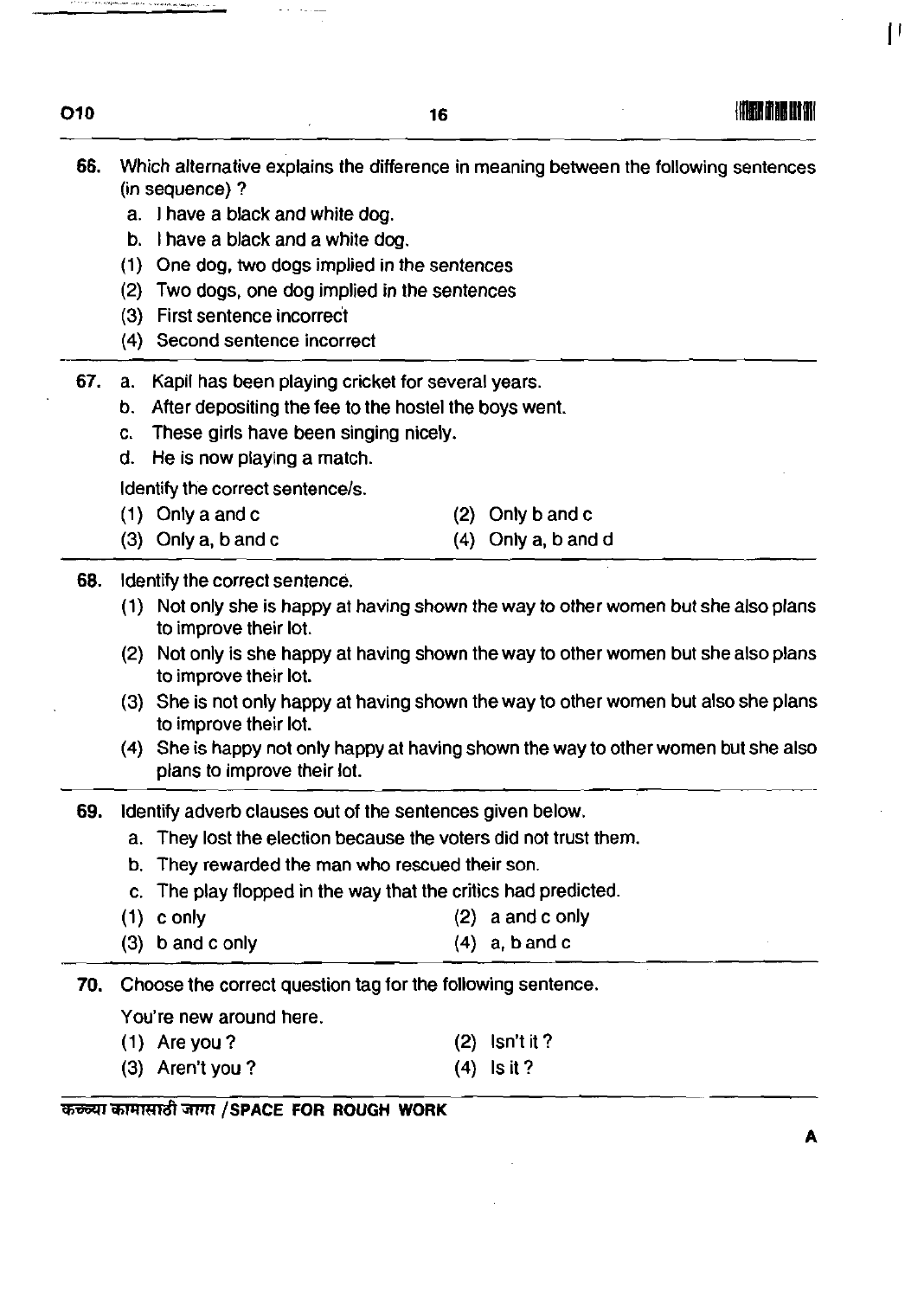| S SERIOR AN HALLAND IVE |                                                                   | 17                                              |                  |  |  |  |  |  |  |  |  |
|-------------------------|-------------------------------------------------------------------|-------------------------------------------------|------------------|--|--|--|--|--|--|--|--|
| 71.                     | Swimming is the best exercise.                                    |                                                 |                  |  |  |  |  |  |  |  |  |
|                         | Select the correct form of positive degree of the above sentence. |                                                 |                  |  |  |  |  |  |  |  |  |
|                         |                                                                   | a. No other exercise is as good as swimming.    |                  |  |  |  |  |  |  |  |  |
|                         |                                                                   | b. Very few exercises are as good as swimming.  |                  |  |  |  |  |  |  |  |  |
|                         | $(1)$ Only a                                                      |                                                 | $(2)$ Only b     |  |  |  |  |  |  |  |  |
|                         | $(3)$ Both                                                        | (4)                                             | <b>Neither</b>   |  |  |  |  |  |  |  |  |
| 72.                     | Identify the best synonym of the word GREGARIOUS.                 |                                                 |                  |  |  |  |  |  |  |  |  |
|                         | (1) Sociable                                                      | (2)                                             | <b>Irritable</b> |  |  |  |  |  |  |  |  |
|                         | (3) Incorrigible                                                  |                                                 | (4) Susceptible  |  |  |  |  |  |  |  |  |
| 73.                     | She wants dance to be learnt.<br>a.                               |                                                 |                  |  |  |  |  |  |  |  |  |
|                         | She was confined to bed by fever.<br>b.                           |                                                 |                  |  |  |  |  |  |  |  |  |
|                         | You are ordered to bring the files.<br>C.                         |                                                 |                  |  |  |  |  |  |  |  |  |
|                         | Identify the incorrect sentence.                                  |                                                 |                  |  |  |  |  |  |  |  |  |
|                         | $(1)$ Only a                                                      | (2)                                             | Only b           |  |  |  |  |  |  |  |  |
|                         | $(3)$ Only a and c                                                | (4)                                             | Only a and b     |  |  |  |  |  |  |  |  |
| 74.                     |                                                                   | Identify sentence/s containing transitive verb. |                  |  |  |  |  |  |  |  |  |
|                         | a. Many trees fall in the monsoon.                                |                                                 |                  |  |  |  |  |  |  |  |  |
|                         | Woodmen fell trees.<br>b.                                         |                                                 |                  |  |  |  |  |  |  |  |  |
|                         | Rise early with the lark.<br>C.                                   |                                                 |                  |  |  |  |  |  |  |  |  |
|                         | a only<br>(1)                                                     |                                                 | $(2)$ b only     |  |  |  |  |  |  |  |  |
|                         | $(3)$ a and c only                                                |                                                 | $(4)$ a, b and c |  |  |  |  |  |  |  |  |
| 75.                     | Though she was late, she finished her work in time.               |                                                 |                  |  |  |  |  |  |  |  |  |
|                         | Select the correct simple sentence of the above.                  |                                                 |                  |  |  |  |  |  |  |  |  |
|                         | a. She was late but she finished her work in time.                |                                                 |                  |  |  |  |  |  |  |  |  |
|                         | Inspite of being late, she finished her work in time.<br>b.       |                                                 |                  |  |  |  |  |  |  |  |  |
|                         | Only a<br>(1)                                                     | (2)                                             | Only b           |  |  |  |  |  |  |  |  |
|                         | $(3)$ Both                                                        |                                                 | (4) Neither      |  |  |  |  |  |  |  |  |
|                         | कच्च्या कामासाठी जागा /SPACE_FOR_ROUGH_WORK                       |                                                 |                  |  |  |  |  |  |  |  |  |

**WMlU& WW /SPACE FOR ROUGH WORK** 

.<br>محمد المدار

 $\mathcal{A}^{\mathrm{c}}$  and  $\mathcal{A}^{\mathrm{c}}$ 

 $\mathbf{v} = \mathbf{v}$ 

 $\mathcal{L}^{\text{max}}_{\text{max}}$  , where  $\mathcal{L}^{\text{max}}_{\text{max}}$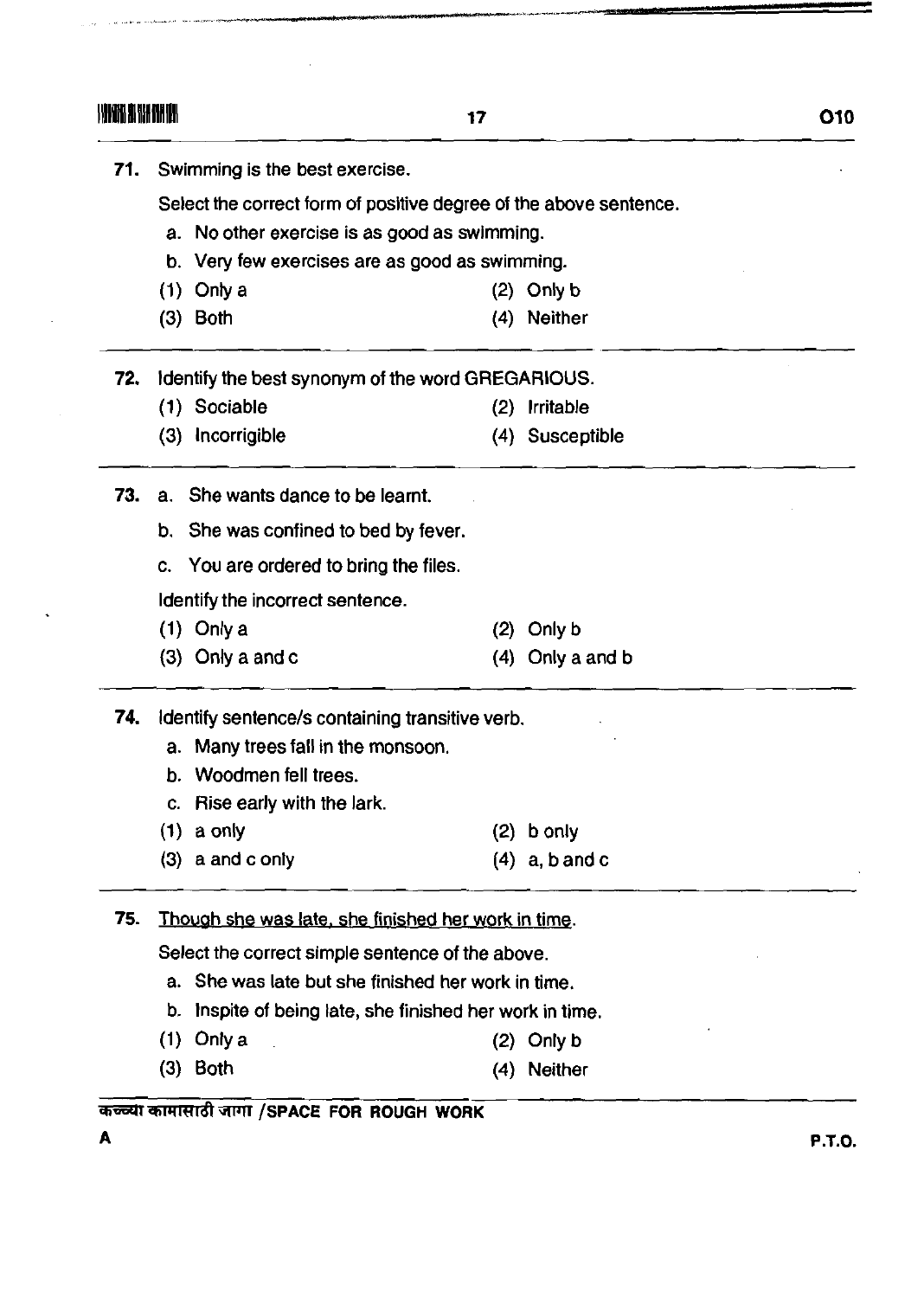### Q. No. 76 - 80 : Read the following passage carefully and answer the questions given below it.

Most of what I have learnt in life has been on court and from papa and my coaches, whether it's the way I speak, the way I think, or my attitude to life. Most of you must have picked up these skills within the school walls over the years, and by watching your peers and schoolmates. For me, it's been the academy, the courts and the many games of badminton I have played since I turned nine. So yes, the way I perceive life is also a little different from the average schoolgoer, whose goal includes academic pursuit.

The dangers of reaching lofty goals early in life are very real. There is no time to control success and failure. Sometimes they come together and you have to balance it as best as you can. It would have been easy to let it go to my head, but I'm acutely aware of what I have received and the element of my luck in my life; I would never take it for granted. At the same time, I am also conscious of how much hard work I have put in. Parents of young children often come upto Papa and ask him if they should allow their children to pursue the game rather than academics. And Papa always says no. Given a choice, he would have liked me to have finished school, and perhaps even college. I too tried to pursue academics, but after a point it was not possible any more. Papa and I both know that things could just as easily have not worked out. Admittedly, I am not the most talented player in the world or in the country, but I have made up for what I lack in talent with hard work. Commitment, and total focus. I think this combination works, no matter what you do in life. Mummy may tell me to focus on the goal and focus on success, but even if you don't, I think finding something you love to do and giving it your all is a great life mantra to have.

76. Identify the correct sentence.

According to the passage

- a. The skills in life can be learnt only within the school walls.
- b. Hard work, commitment and total focus on goal is the mantra of success.
- c. Parents should allow their children to pursue the game rather than academics.
- (1) Only a and b  $(2)$  Only b  $(3)$  Only b and c  $(4)$  Only a -
- 77. According to speaker in the passage One must learn to balance

Complete the sentence choosing the best alternative.

- (1) Sports and academics
- (2) One's own interest and parent's expectations
- (3) Success and failure
- (4) Schools and hobbies

**~&~~T/sPAcE FOR ROUGH WORK**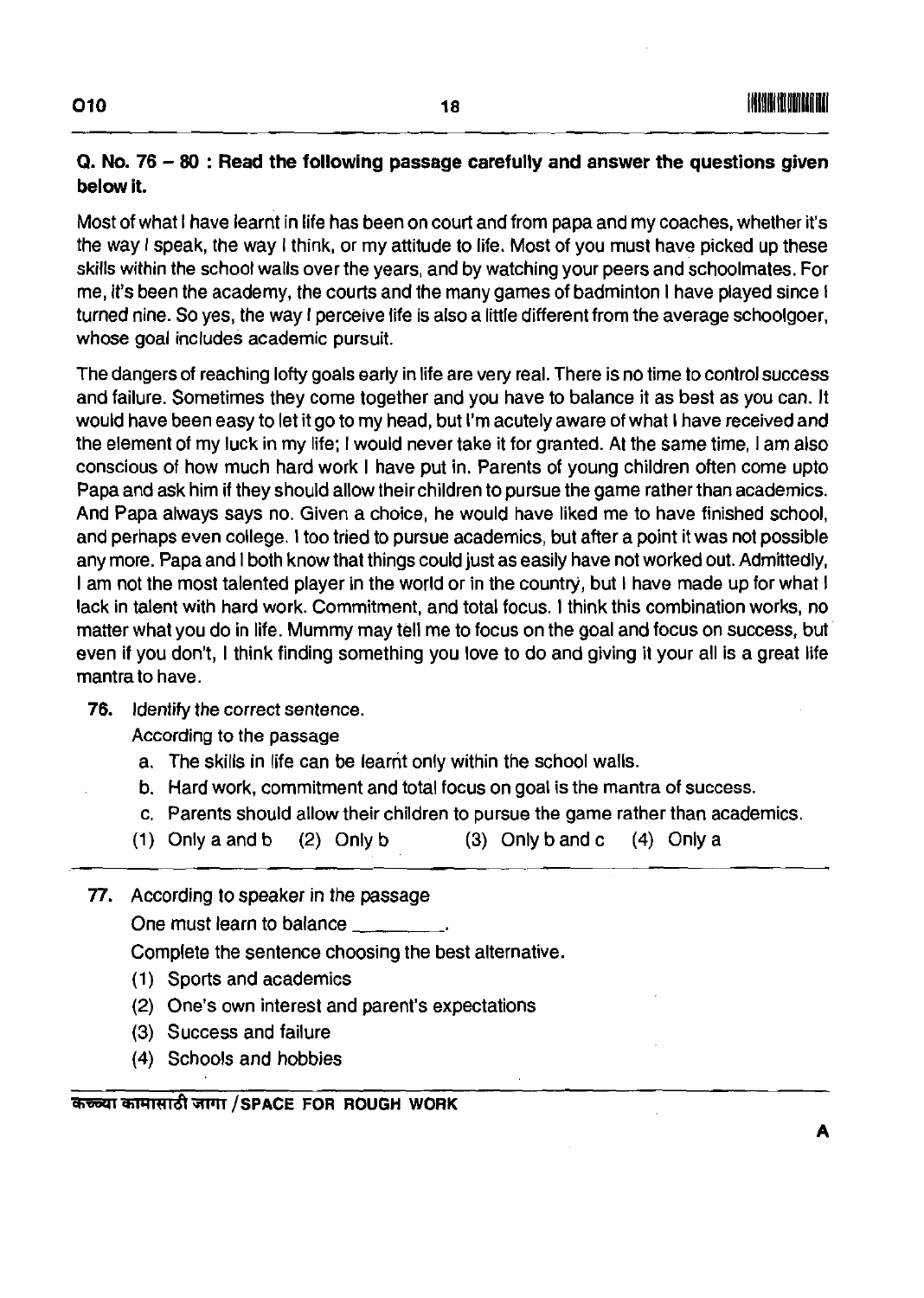| 78. | Identify the correct sentence/s.                                                                                                                                                                                                                                                                                                                                                                         |         |                        |   |           |                                |                                                  |  |                    |  |  |             |  |
|-----|----------------------------------------------------------------------------------------------------------------------------------------------------------------------------------------------------------------------------------------------------------------------------------------------------------------------------------------------------------------------------------------------------------|---------|------------------------|---|-----------|--------------------------------|--------------------------------------------------|--|--------------------|--|--|-------------|--|
|     | According to the passage<br>a. Parents should allow their children to pursue the game rather than academics.<br>b. Parents should motivate their children to pursue both education and game.<br>c. Parents should force their children to focus on the goal and on success only.<br>d. Parents should set free their children to identify their own interest and make them<br>work on it with integrity. |         |                        |   |           |                                |                                                  |  |                    |  |  |             |  |
|     | (1) Only a and c                                                                                                                                                                                                                                                                                                                                                                                         |         |                        |   |           |                                |                                                  |  | $(2)$ Only b and d |  |  |             |  |
|     |                                                                                                                                                                                                                                                                                                                                                                                                          |         | $(3)$ Only b           |   |           |                                |                                                  |  | $(4)$ Only d       |  |  |             |  |
|     |                                                                                                                                                                                                                                                                                                                                                                                                          |         |                        |   |           | 79. Sports require dedication. |                                                  |  |                    |  |  |             |  |
|     | Pick out the correct synonym from the passage.                                                                                                                                                                                                                                                                                                                                                           |         |                        |   |           |                                |                                                  |  |                    |  |  |             |  |
|     |                                                                                                                                                                                                                                                                                                                                                                                                          |         | $(1)$ hard work        |   |           |                                |                                                  |  | $(2)$ talent       |  |  |             |  |
|     |                                                                                                                                                                                                                                                                                                                                                                                                          |         | (3) pursuit            |   |           |                                |                                                  |  | (4) commitment     |  |  |             |  |
| 80. | Select the correct word for the following.                                                                                                                                                                                                                                                                                                                                                               |         |                        |   |           |                                |                                                  |  |                    |  |  |             |  |
|     | The act of schooling and learning.                                                                                                                                                                                                                                                                                                                                                                       |         |                        |   |           |                                |                                                  |  |                    |  |  |             |  |
|     |                                                                                                                                                                                                                                                                                                                                                                                                          |         | $(1)$ academy          |   |           |                                | (2) academic                                     |  | $(3)$ talent       |  |  | (4) college |  |
| 81. | Match the words given to the left with appropriate suffix on the right to make adjective.                                                                                                                                                                                                                                                                                                                |         |                        |   |           |                                |                                                  |  |                    |  |  |             |  |
|     |                                                                                                                                                                                                                                                                                                                                                                                                          | a. Tire |                        |   |           |                                | $l. - ly$                                        |  |                    |  |  |             |  |
|     |                                                                                                                                                                                                                                                                                                                                                                                                          | b. Sick |                        |   |           |                                | $II. - fold$                                     |  |                    |  |  |             |  |
|     | c. Three                                                                                                                                                                                                                                                                                                                                                                                                 |         |                        |   |           | $III. -able$                   |                                                  |  |                    |  |  |             |  |
|     |                                                                                                                                                                                                                                                                                                                                                                                                          | d. Move |                        |   |           |                                | $IV. - less$                                     |  |                    |  |  |             |  |
|     |                                                                                                                                                                                                                                                                                                                                                                                                          | а       | b                      | c | đ         |                                |                                                  |  |                    |  |  |             |  |
|     | $(1)$ IV                                                                                                                                                                                                                                                                                                                                                                                                 |         | W                      | Ш |           |                                |                                                  |  |                    |  |  |             |  |
|     | $(2)$ i                                                                                                                                                                                                                                                                                                                                                                                                  |         | 8                      | Ш | <b>IV</b> |                                |                                                  |  |                    |  |  |             |  |
|     |                                                                                                                                                                                                                                                                                                                                                                                                          |         | $(3)$ IV $\parallel$ I |   | M         |                                |                                                  |  |                    |  |  |             |  |
|     | $(4)$ IV 1                                                                                                                                                                                                                                                                                                                                                                                               |         |                        | Ш | W         |                                |                                                  |  |                    |  |  |             |  |
| 82. | Choose the correct alternatives to fill in the blanks in the given sentences.                                                                                                                                                                                                                                                                                                                            |         |                        |   |           |                                |                                                  |  |                    |  |  |             |  |
|     | a. I spoken to him on the subject many times.                                                                                                                                                                                                                                                                                                                                                            |         |                        |   |           |                                |                                                  |  |                    |  |  |             |  |
|     |                                                                                                                                                                                                                                                                                                                                                                                                          |         |                        |   |           |                                | $b.$ $l$ $\sim$ speaking to him for ten minutes. |  |                    |  |  |             |  |
|     | (1) Have, have been<br>(2) Have been, have                                                                                                                                                                                                                                                                                                                                                               |         |                        |   |           |                                |                                                  |  |                    |  |  |             |  |
|     | (3) Have, have                                                                                                                                                                                                                                                                                                                                                                                           |         |                        |   |           |                                |                                                  |  |                    |  |  |             |  |
|     |                                                                                                                                                                                                                                                                                                                                                                                                          |         |                        |   |           |                                |                                                  |  | (4) Did, have been |  |  |             |  |

 $\bar{\zeta}$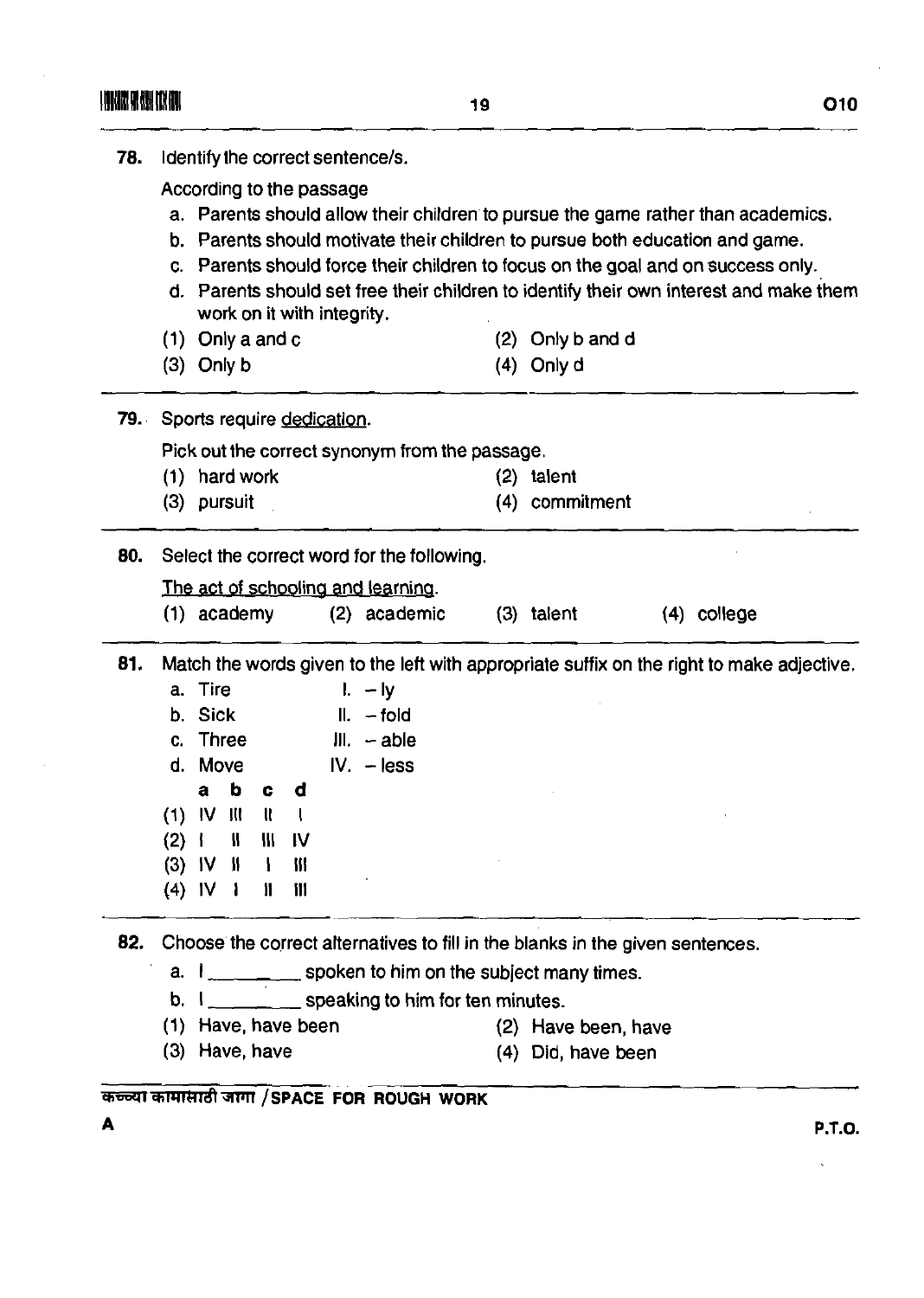| 010 |                                                                                                                                                                                                                                                                                                           | 20                                                                                                                                                                                         | I DAVIDID DI QATI BU SUBS |  |  |  |  |  |  |
|-----|-----------------------------------------------------------------------------------------------------------------------------------------------------------------------------------------------------------------------------------------------------------------------------------------------------------|--------------------------------------------------------------------------------------------------------------------------------------------------------------------------------------------|---------------------------|--|--|--|--|--|--|
| 83. | Choose the option containing correct sentences.<br>a. Few people knew the answer, did they?<br>b. A little progress has been made, has it?<br>c. We could scarcely hear what he said, could we?<br>(1) a and b only $(2)$ a and c only<br>$(3)$ a only<br>$(4)$ a, b and c                                |                                                                                                                                                                                            |                           |  |  |  |  |  |  |
| 84. | Select a word for underlined words in the sentence.<br>In ancient England there was the Government by the king or queen.<br>$(1)$ anarchy<br>(2) plutocracy                                                                                                                                               | (3) monarchy                                                                                                                                                                               | (4) aristocracy           |  |  |  |  |  |  |
| 85. | Choose the correct sentences.<br>a. We may have some coffee ?<br>b. Shall we have some coffee?<br>c. Please, you may post this letter for me?<br>d. Will you please take your hat off, I can't see the screen.<br>$(1)$ b and d only<br>$(2)$ a and d only<br>$(3)$ c and d only<br>$(4)$ a, c and d only |                                                                                                                                                                                            |                           |  |  |  |  |  |  |
| 86. | Match the following.<br>a. Stoic<br>$\mathbf{L}$<br>b. Blaspheme<br>H.<br>c. Spinster<br>d. Mercenary<br>b<br>C<br>d<br>Э<br>$(1)$ H<br>III IV<br>$\mathbf{I}$<br><b>IV</b><br>帯<br>(2)<br>Ш.<br>$(3)$ III<br><b>IV</b><br>$\mathbf l$<br>$\mathbf{H}$<br>(4)<br>łl<br>IV.                                | Influenced by the wish for money<br>An unmarried woman who seems unlikely to marry<br>III. Someone who shows no feelings of dislike<br>IV. Disrespectful language about God or holy things |                           |  |  |  |  |  |  |

87. Parts of the following sentence are jumbled up. Re-arrange them to make a grammatically correct as well as meaningful sentence.

Telephone directories from replaced pages are missing which must be

- (1) Telephone directories which are from missing pages must be replaced
- (2) Missing pages which are replaced from telephone directories must be
- (3) Telephone directories from which pages are missing must be replaced
- (4) Telephone directories which are missing from pages must be replaced

**कल्या कामासाठी जागा /SPACE FOR ROUGH WORK** 

.<br>1980 - Paul Marie de La Paul Marie de Brasil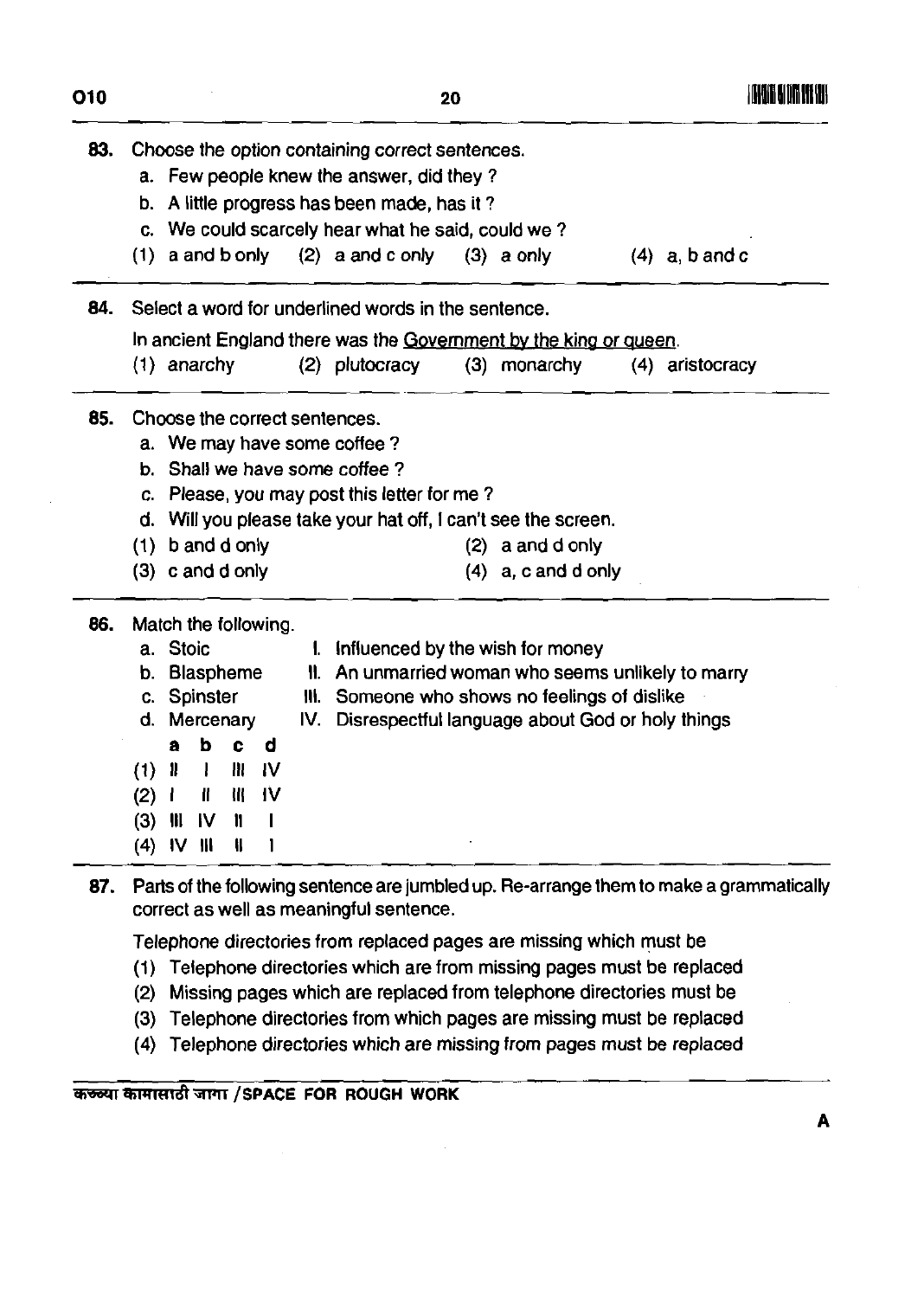- -

88. Identify adjective clauses in the following sentences.

- a. His excuses, which were not convincing, angered his sister.
- b. The route that you recommended was not easy to follow.
- c. The ferry sailed when tide was full.
- (1) a only (2) a and b only
- $(3)$  a and c only  $(4)$  a, b and c

**89.** Although the Electoral College functions every presidential year, the function is a mere formality; and many specialists argue that the college should be abolished. ldentify the type of sentence.

- **(1)** Complex
- (2) Compound
- (3) Simple
- (4) Compound complex

**90.** Identify the underlined term.

I know the man who was here vesterday.

- (1) Adjective Clause (2) Noun Clause
- (3) Adverb Clause (4) Noun Phrase

91. 'Could you come to my birthday party ?" Said Ameya to Ajeya.

Select the most correct indirect narration of the sentence.

- a. Ameya asked Ajeya to come to his birthday party.
- b. Ameya invited Ajeya to his birthday party.
- (1) Only a (2) Only b
- (3) Both (4) Neither

#### **92.** The manager said to the customer. "Have you brought the project report ?"

ldentify the correct indirect narration of the above sentence.

- (1) The manager asked the customerwhether he brought the project report.
- (2) The manager asked the customer whether he had brought the project report.
- (3) The manager asked the customer that if he had brought the project report.
- (4) The manager asked to the customer whether he brought the project report.

~ammnftm **/SPACE FOR ROUGH WORK**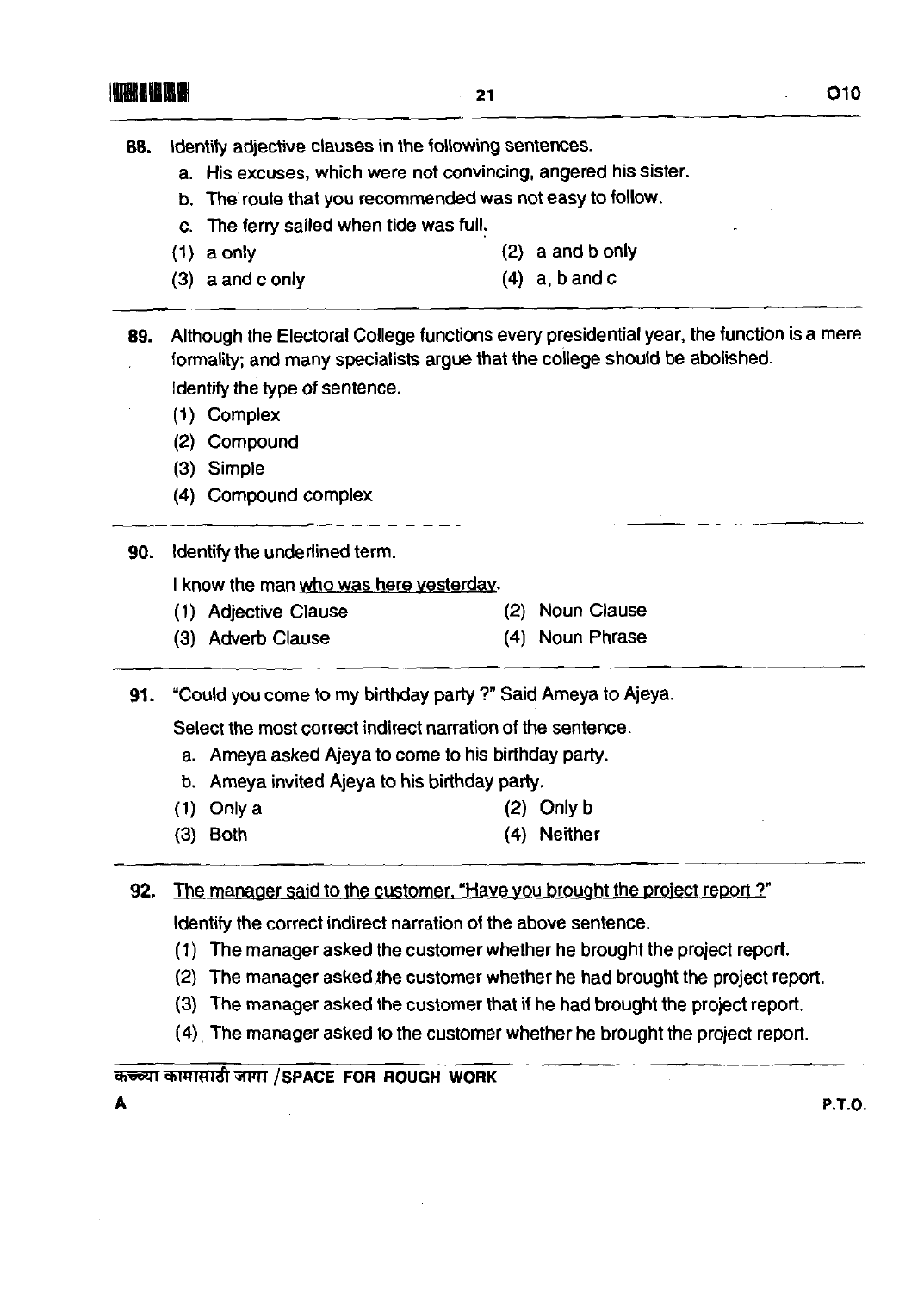93. Choose the correct option to fill in the blank.

passes belief.

- (1) Because she survived in those conditions
- (2) That she survived in those conditions
- (3) Since she survived in those conditions
- (4) Hence she survived in those conditions - -
- 94. Transform adverbial phrase into adverbial clause.

The burglar slunk away during our argument.

- a. The burglar slunk away at our argument.
- b. The burglar slunk away while we were arguing.
- c. The burglar slunk away after our argument.
- d. The burglar slunk away because we were arguing.
- (1) Only a is correct
- (2) Both a and c are correct
- (3) Both b and d are correct
- (4) Only b is correct
- 95. Choose the correct passive form of the following sentence.

People will have used up all oil in fifly years.

- (1) All oil will have used up in fifty years
- (2) All oil will have being used up in fifty years
- (3) All oil will have been used up in fifly years
- (4) All oil will have been using in fifty years
- **96.** Identify the sentence/s grammatically correct.
	- a. He not only lost his money but also his luggage.
	- b. As long as you work hard, you will improve.
	- c. Either the action was just or unjust.
	- d. The choice is between the devil and the deep sea.
	- (1) Only a and b (2) Only a, c and d
	- (3) Only b and d (4) Only a and d

कच्च्या कामासाठी जागा / SPACE FOR ROUGH WORK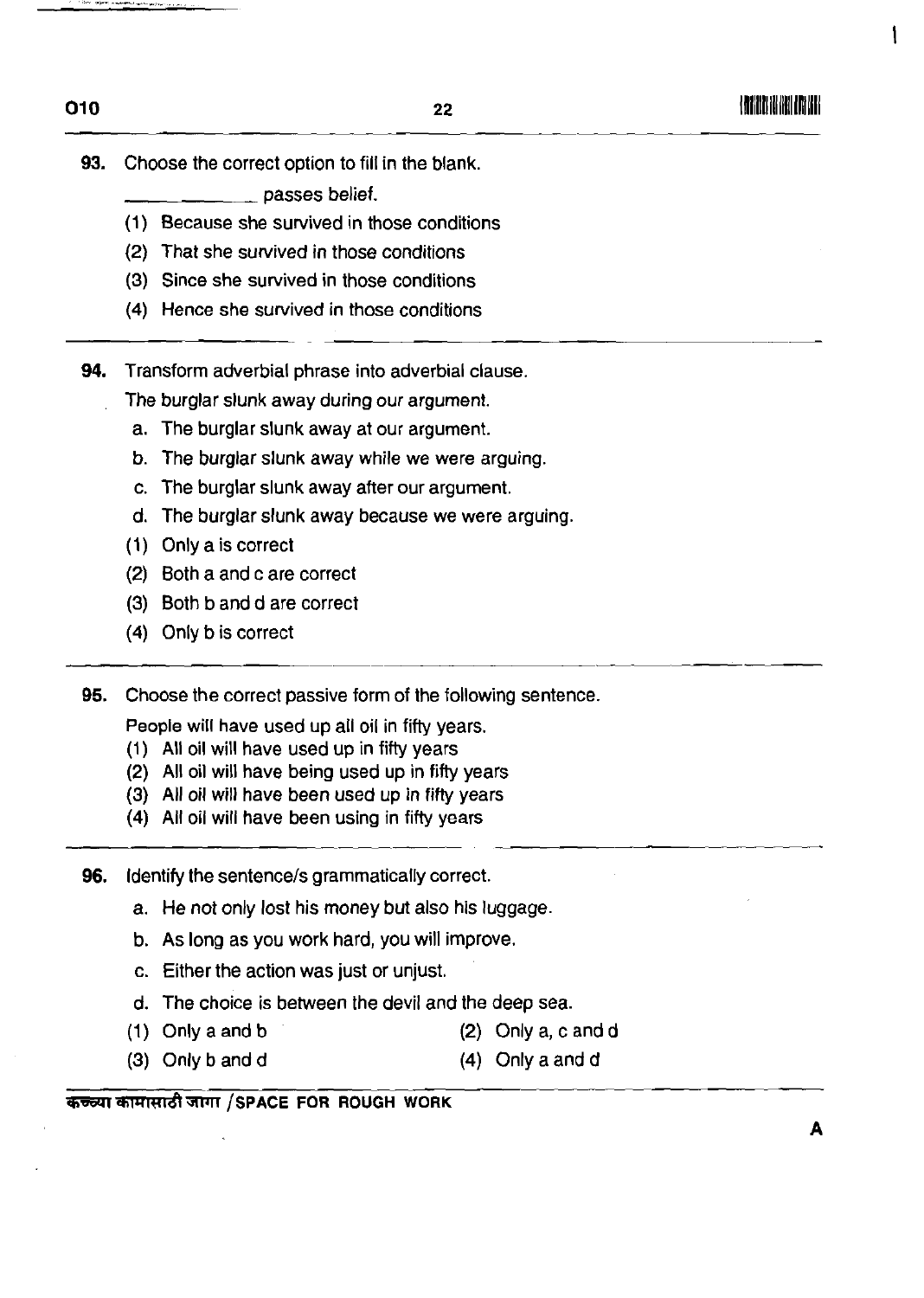97. Very few flowers are as lovely as the rose.

ldentify the correct comparative degree of the above sentence.

- (1) Rose is lovelier than many other flowers.
- (2) Rose is lovelier than most other flowers.
- (3) Rose is more lovely than many other flower.
- (4) Rose is lovelier than any other flower.
- 98. Thank him accordina to our customs.

Identify the sentence entailing the correct question to the above sentence.

- (1) Thank him accoiding to our customs, won't you ?
- (2) Thank him according to our customs, will you ?
- (3) Thank him according to our customs, do you ?
- (4) Thank him according to our customs, don't you ?

99. Match the following to make grammatically correct and meaningful sentences.

- 
- b. The repentant children admitted II. what the electors demanded.
- c. Astronomers have calculated III. that we would buy the house.
- - **abcd**
- $(1)$  III IV  $\|$  i
- $(2)$  IV III  $\|$  |
- $(3)$  IV III 1 II
- $(4)$  III IV I II

**100.** Match the following.

- a. Pacifist I. A person who believes that all wars are wrong b. Panacea II. Something that will put right all troubles c. Pedantic **III.** Paying too much attention to small details and unimportant rules
- d. Polyandry IV. Practice of having more than one husband at the same time
- **abcd**
- $(1)$  IV III  $11$  I
- $(2)$  1 11 11 IV
- $(3)$  || || ||| || ||
- $(4)$   $||$   $||$   $||$   $||$

#### कच्च्या कामासाठी जागा /SPACE FOR ROUGH WORK

**A P.T.O.** 

- a. We decided **I.** when the comet will re-appear.
	-
	-
- d. A new deal was **IV.** what they had done.